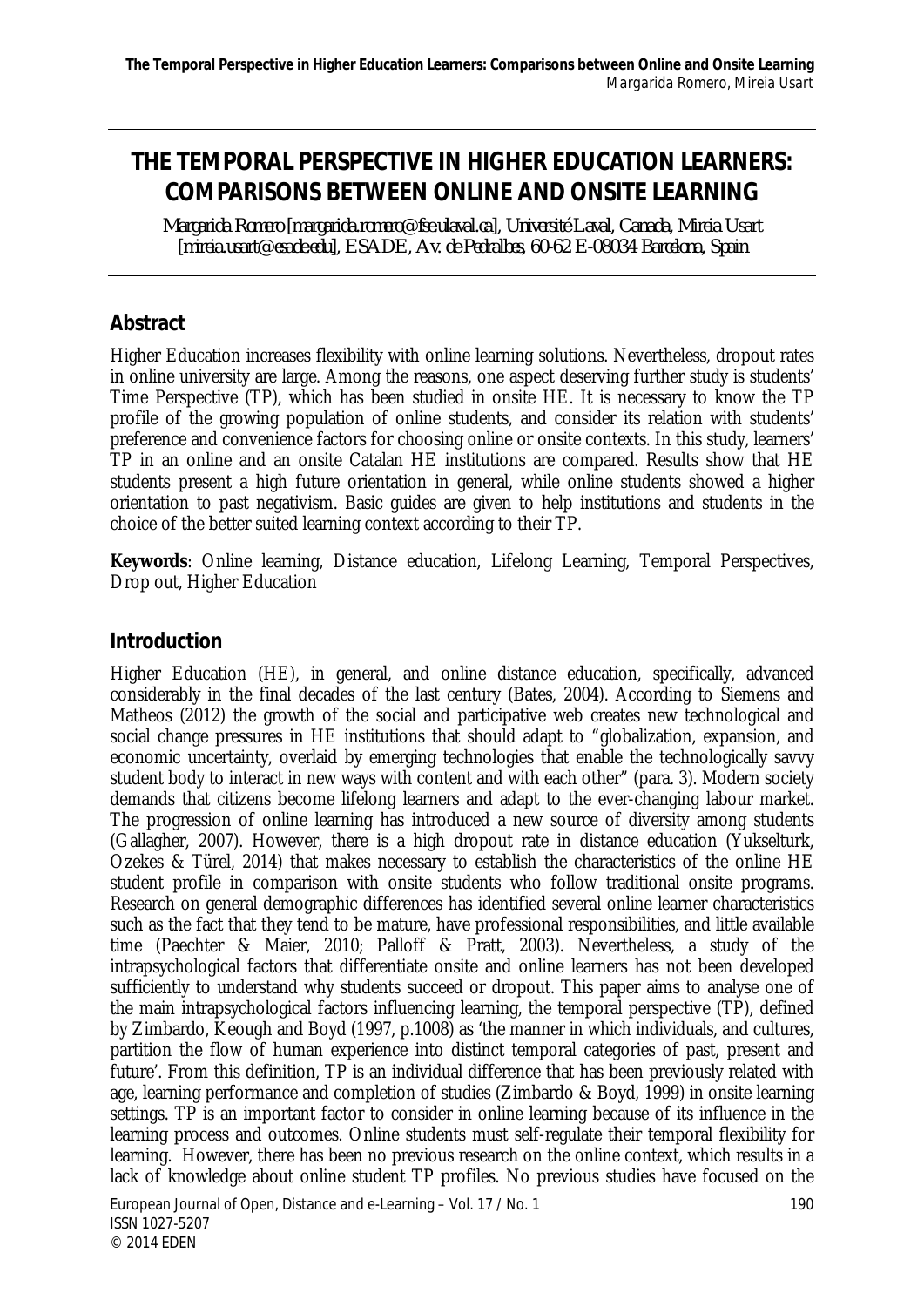differing profiles of students in onsite and online universities. To assess online student TPs in relation to their onsite counterparts, this paper considers two main HE models – onsite and online universities. Onsite universities require that students attend lectures and classes, while online universities allow greater flexibility in terms of time and space and offer distance-based activities supported through a Computer Learning Environment (CLE).

Main factors involved in the student choice of onsite or online modalities are reviewed, before introducing specific challenges in these contexts.

# **Convenience and profile based choices of onsite and online HE**

Universities need to rethink their models to adapt to a larger typology of students. In particular, there should be an adjustment of the space and time settings according to the challenges facing lifelong learners. Choosing between onsite and online modalities depends on various factors. When the learner has equal accessibility possibilities to onsite and online HE programs, she could decide the modality to enrol according to her preferences or learner profile, including her temporal orientations as a person oriented to the future or preferring enjoy the present moment. Nevertheless, the equality of opportunities to enrol onsite or online HE is not the same for all potential learners aiming to join a HE program, which could not limit their decision making to their preferences and learner's profile but are limited in their choices by professional, family, location, and temporal constraints. In this paper, we differentiate between the factors related to convenience and factors related to student profiles (preferences). Firstly, in terms of convenience, online learning enables adult learners to study despite professional, family, location, and time constraints. However, when enrolling in online studies because of convenience, adult learners are not primarily choosing this modality according to their TP profile – and could therefore engage in a learning context that does not match their intrapsychological time profile. Secondly, with respect to a preference-based decision, adult learners choose an online learning modality because of their profile as students. In this second case, adult students with a certain temporal orientation (e.g. future orientation) may prefer an online modality. It may be critical to establish this orientation in advance in order to better understand the online student profile.

#### *Convenience factors*

Many online learners enrol in a virtual campus because they cannot attend traditional HE programs for various reasons. In the literature, studies on HE students' choices regarding online or onsite courses have focused on two types of students. Firstly, there is research on onsite students who were offered the option to study online during the research period (Harrington & Loffredo, 2010; Varela, Cater III & Michel, 2012). Secondly, other authors focus on students who are directly involved in blended and online learning courses (Paechter & Maier, 2010) and compare these students to the literature on onsite students. However, there is a lack of studies comparing and analysing the profile and convenience factors of students engaged in differing onsite/online contexts. Analysing the existing literature, there are many convenience factors that could be involved in deciding between onsite and online institutions. Daugherty and Funke (1998) surveyed online students and results showed factors such as: the convenience of completing coursework at home; study times that adjusted to family activities; and access to a larger amount of information and interactivity via the internet. Koons (2012) indicated that students who were unable to attend college and whose promotion at work depended on a college education were also obliged to enrol for online classes. Harrington and Loffredo (2010) studied women on online courses and showed that convenience is related to distance; online classes are more accessible to students who would otherwise have far to travel (Swan et al., 2000). Furthermore, another factor related to the choice of online learning is the need for schedule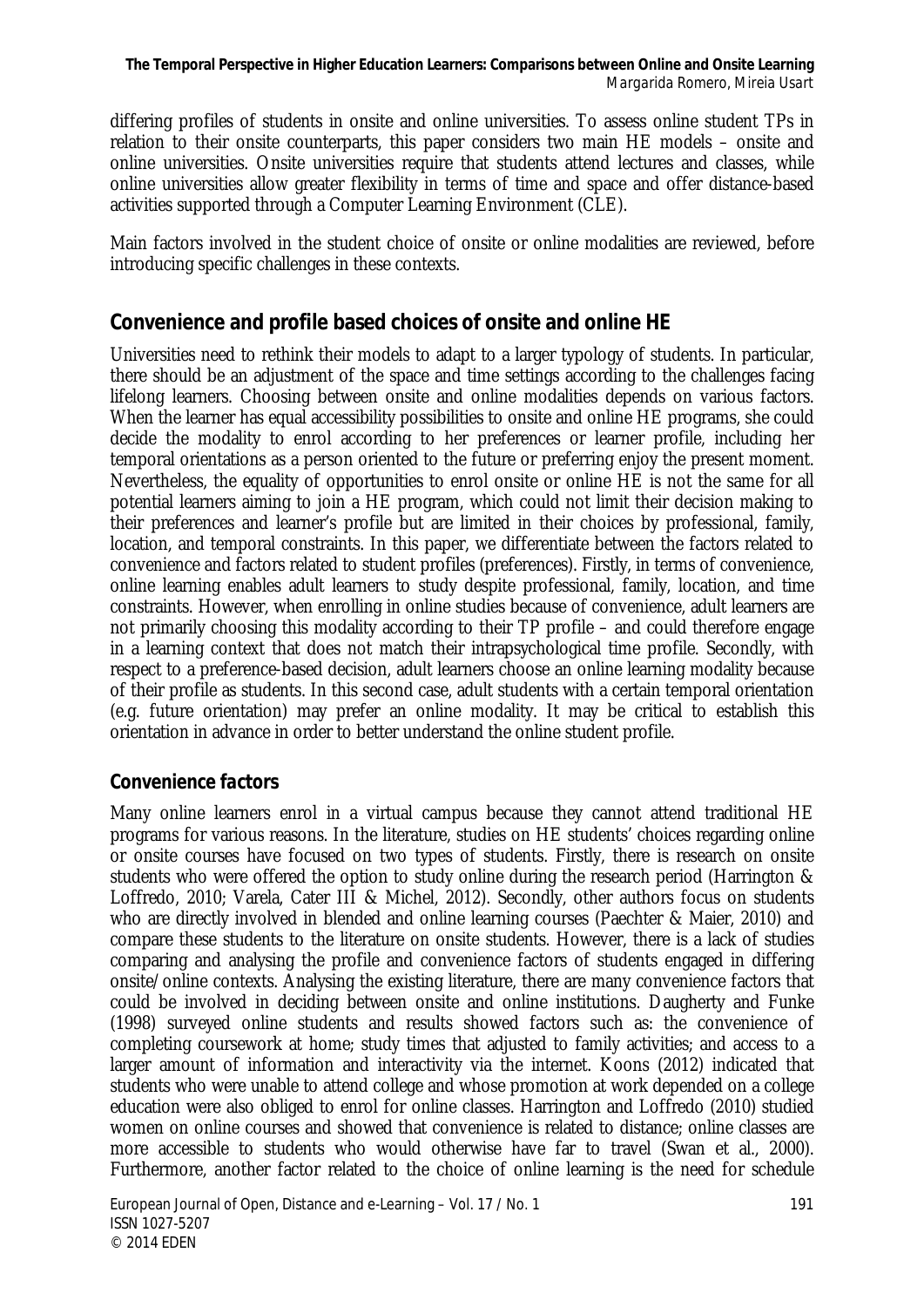flexibility (Northrup, 2002; Young & Norgard, 2006), especially for students with work and family obligations (Kim, Welch & Nam, 2012). Karber (2003) and Deal III (2002) point to the fact that some distance learners do not have time to attend onsite classes because they are working parents with limited free time.

Based on this brief review, we could draw a typical profile of those students who study online for convenience: they are mature, have work and family responsibilities, and are probably far from an onsite campus. However, some young traditional undergraduate students aim to enrol in online courses because of their preferences. Previous research has demonstrated that students who choose to take online courses may differ from their more traditional peers in relation to efficacy, knowledge, and competence for online learning (e.g., Clayton, Blumberg & Auld, 2010). Thus, students who could attend either onsite or online courses and are without temporal, spatial, family, or work limitations could decide between these options based on their preferences or profile. In the following section we explain the factors related to these profiles.

# *Preference factors*

There are various studies focusing on student personality traits related to choosing online courses. Harrington and Loffredo's (2010) study showed that the majority of introverts prefer online courses; while extroverts tended to prefer onsite classes. The authors also highlight that students may prefer online courses because they enjoy computer technology and innovation. Students preferring onsite classes were influenced by their need to learn through listening to a lecturer and so better understanding any emotional content. Diaz and Cartnal (1999) compared an onsite and online learning context, making the online course design follow a similar methodology to the onsite course and making both equivalents. Results show that online students possess stronger independent learning styles than their onsite counterparts. Paechter and Maier (2010) researched a sample of Australian HE students and showed that some students preferred online courses because the learning pace could be self-regulated and they could study anywhere at any time. Artino (2010) studied onsite student preferences by proposing students to follow an online program. After the course, the author analysed the different personal factors related to the course selection. He identified two main student characteristics related to a preference for online learning: self-efficacy and satisfaction. In the context of online learning, some authors claim that 'low gregariousness and achievement orientation' were required to achieve the learning objectives (Varela, Cater & Michel, 2012).

Finally, we highlight the fact that students who have already taken a good number of online courses tend to prefer working online and demand more online offerings from their institutions, as Glover and Lewis (2012) show in a study among 152 college students from three universities in the southeast of the USA with ages ranging from 20 to 29. Results show that the main reasons for preferring onsite learning were lack of contact with teachers in online contexts, suggestions of lower course quality, and student involvement in the online courses; compared to the traditional students' assumption of a passive role during the lesson (Favretto, Caramia & Guardini, 2005). Furthermore, high school learners who have experienced online learning courses tend to prefer online university programs, even if they live near a campus (Pallof & Pratt, 2003) and highly value the fact that a university offers a virtual campus. Furthermore, students with lower average academic achievements (C grades or below) and less studying experience (1-2 years of studying) prefer onsite learning to online or blended models (Žuvic-Butorac, et al., 2011); however, evaluation of students' attitudes towards online learning is needed for adequate course design (Paunescu, 2013).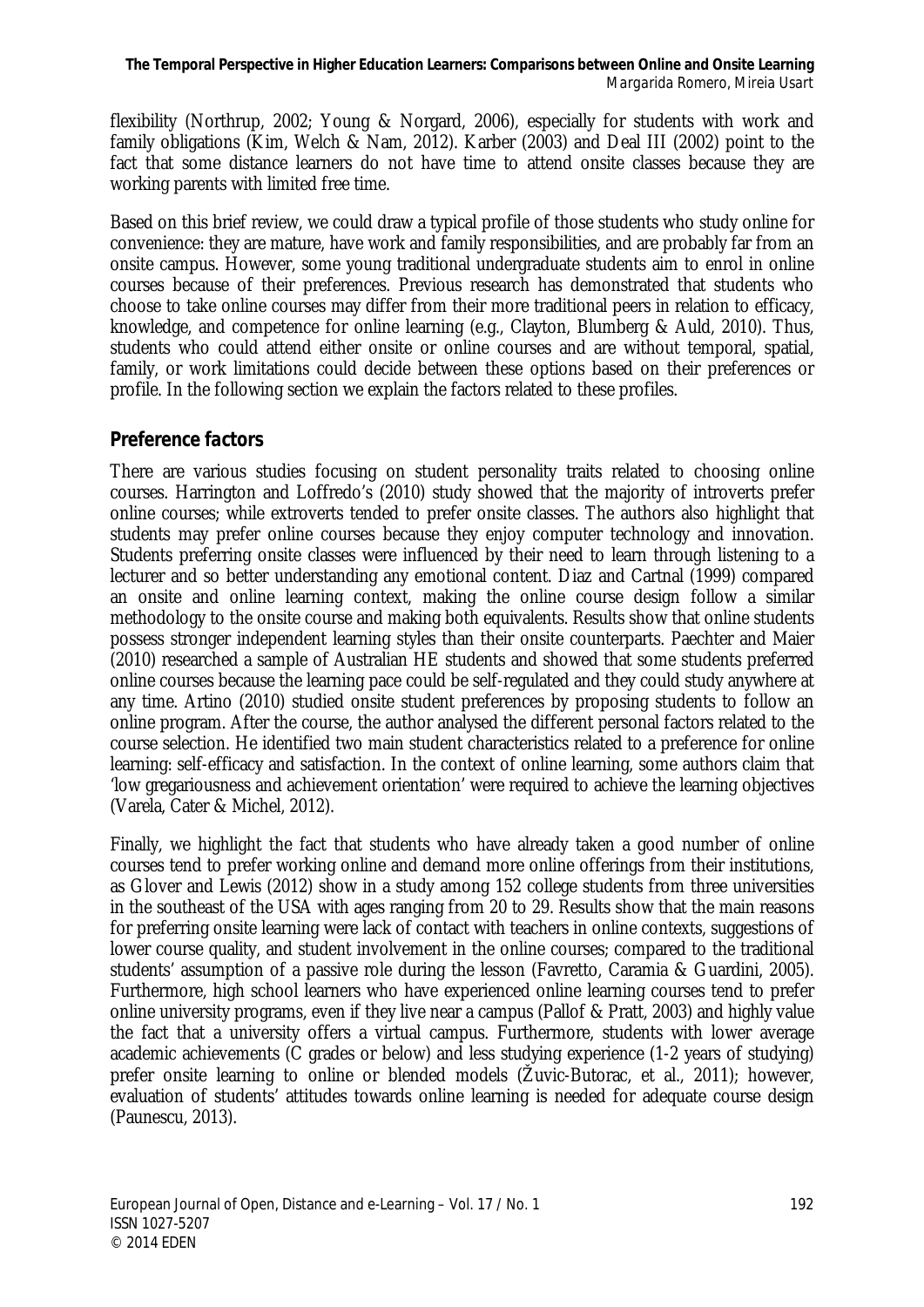In brief, we could suppose that students who prefer online courses have prior experience in this modality, and are more time effective, self-motivated, and more likely to manage their studies. Younger students with social expectations prefer onsite courses. However, we should be careful with these results because of the stated limitations related to course design and student samples.

# **HE student challenges on onsite and online programs**

In this section we focus on the challenges that students face in onsite and online programs, and then examine the role of time, in general, and TP in particular.

#### *Onsite university challenges*

An internet-based society is triggering changes within traditional universities (Glenn & D'Agostino, 2008). The rapidly evolving needs of a population searching for knowledge are leading to global changes in onsite HE (Fillion, et al., 2007; Siemens & Matheos, 2012). Nevertheless, the adaptation of onsite university models faces various problems including dropout rates. There is a high dropout rate in the majority of the onsite HE institutions, situated between 10% and 40% (Diaz, 2002; Clay, Rowland & Packard, 2009; Oppedissano, 2011). Dropout rates in onsite education have been related to age and work-life balance (Pallof & Pratt, 2003). In recent decades, a change in the average age of HE students (Hu, Katherine & Kuh, 2011) has been observed as more mature adult students engage in HE as part of lifelong learning. This need has made adults return to universities in order to take supplementary courses whilst in full-time employment, or during short career breaks (Concannon, Flynn & Campbell, 2005). Green (1996) observed that more than 40 percent of students enrolled in two- or four-year colleges in the United States are 25 or older. Furthermore, an increasing numbers of mature (aged 21 on admission) and male students are starting undergraduate programs (Kell, 2006). These mature profiles are more focused on the transition from classroom to work and are often eager to apply their knowledge to real world activities. Mature students face difficulties related to age, such as work and family binds, which could be hampering their academic success in traditional onsite HE.

# *Online university challenges*

Global changes in Higher Education are requiring the use of ICT to reach a broader clientele in onsite and online universities (Altbach, Reisberg & Rumbley, 2009). Online institutions base their model on the internet and classes are only accessible online. Nevertheless, distance universities have demonstrated, even before the internet, how technology makes it possible to deliver good higher education beyond a physical campus (Volery & Lord, 2000). In some countries, online universities were created as an extension to the traditional onsite university model; however, fully online universities, such as the Universitat Oberta de Catalunya (UOC) are emerging (Sangrà, 2001). Online education based on web technology faces several challenges – including increased dropout rates (Taniguchi & Kaufman, 2005) that are related with temporal flexibility and selfregulation (Fillion et al., 2007), as well as problems of student socialisation (Vermeulen & Schimdt, 2008). These aspects deserve further study.

Online dropout rates are 20% higher than in onsite institutions (Diaz, 2002; Clay, Rowland & Packard, 2009). In the US, dropout rates range between 29.5% (for public associate degree students in US) and 56.1% on private online bachelor courses (Evans, 2009). Following Mortagy and Boghikian-Whitby (2010), online student dropout rates are related to finding the course more demanding and sometimes overwhelming when compared to onsite courses. Other studies in online education suggest low levels of academic locus of control and low metacognitive self-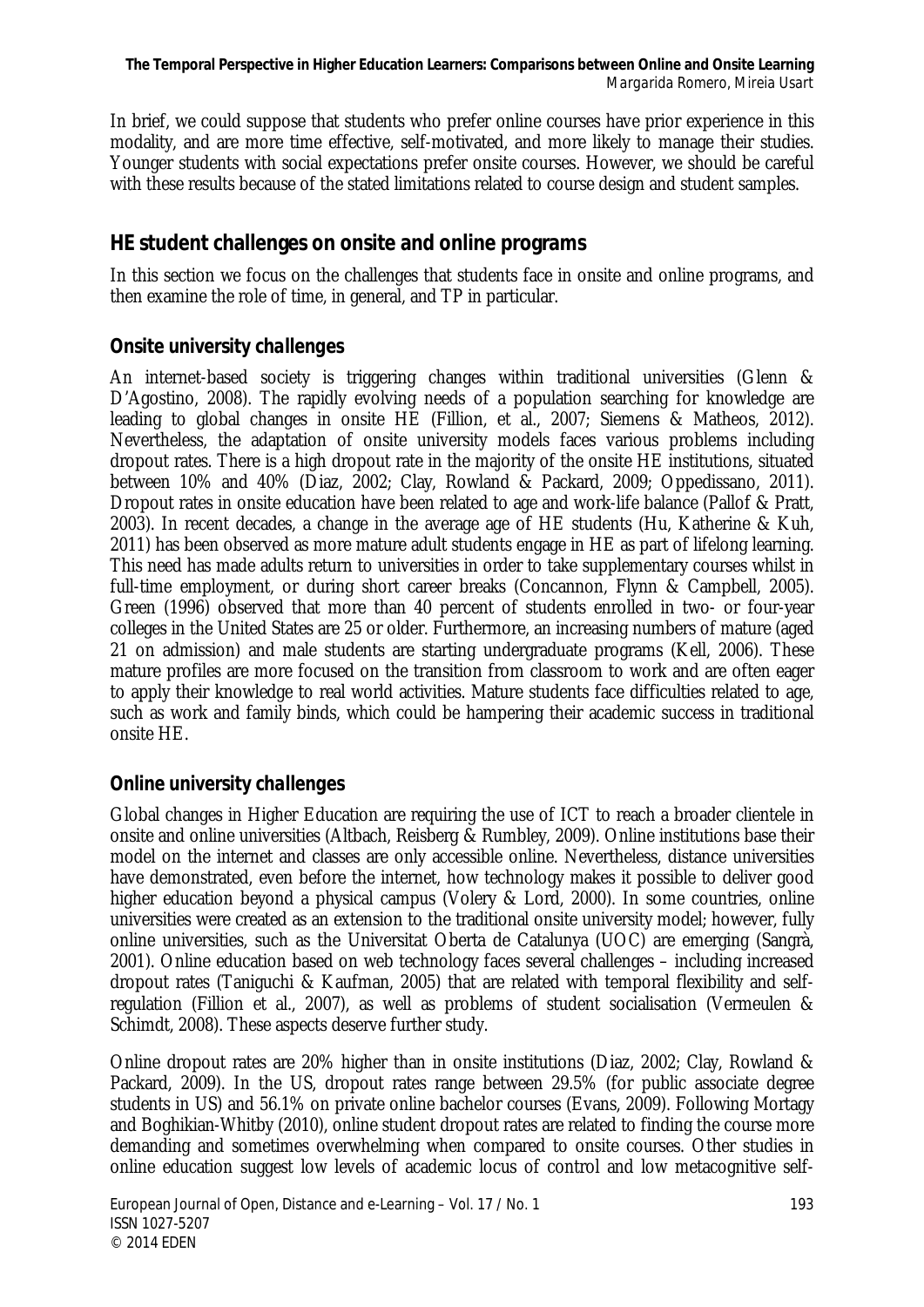regulation skills (Lee, Choi & Kim, 2012) lead to dropouts. Furthermore, time is a factor related to most of the research on dropout factors (Cocea & Weibelzahl, 2011; Lee, Choi & Kim, 2012). However, while some studies point to a lack of time (Taniguchi & Kaufman, 2005) and time incompatibilities with professional and family pressures (Jacobs & King, 2002; Evans, 2009) there is a lack of in-depth analysis of the students' time factors involved in dropouts.

Secondly, and related to dropout rates, current online HE lacks socialisation tools that help students become part of a group. Nevertheless, blended learning combining onsite and online classes do help decrease feeling of isolation (Robai & Jordan, 2004; Bishop et al. 2007). A challenging aspect is the synchronous (or asynchronous) modality of the activities and learners' time management skills, both individually and when collaborating in online group activities. Students who fail to make friends are likely to withdraw from onsite education (Vermeulen & Schimdt, 2008).

Finally, and parallel to onsite HE, there are two student profiles in online universities; adult learners (older than 25) with family responsibilities and full-time jobs (Green, 1996; Concannon, Flynn & Campbell, 2005); and young students who are increasingly engaging in online universities as a first option, probably due to the time flexibility these models promise (Dabbagh, 2005). Nevertheless, this promised flexibility usually requires more self-regulation (Lee, Choi & Kim, 2012) and more time invested in study (Peetsma, 2000) that directly relates to time management skills and individual temporal perspectives.

# **Time in HE**

Time is one of the main factors required to understand the learning process in HE. In this section, we analyse the temporal constraints of adult students before focusing on TP as an intrapsychological time factor that should be considered in relation to the success of HE student.

There are a growing number of part-time students (Sursock, & Smidt, 2010) in onsite and online universities. Onsite universities are implementing elements of e-learning in traditional courses to prepare students for future participation in education (Bonk, 2009). These changes may produce some innovations in the traditional organisation, planning, and management of education (Žuvic-Butorac et al., 2011), especially in schedules and temporal models. Online universities use webbased technology to deal with temporal flexibility (Dabbagh, 2005). Online HE can make course material accessible anytime and anywhere (Volery & Lord, 2000) as a part of the aim to integrate diverse technologies and methodologies for student activities and interaction in both asynchronous and synchronous modes. Online HE flexibility could help adult learners enrol for distance education, who face higher temporal constraints than onsite counterparts (Carnoy et al., 2012).

However, there is a need to analyse the time factor beyond the quantitative perspective, and analyse the intrapsychological temporal factors such TP. Considering the importance of TP in the time factor (as an underlying factor) and individual differences that could mediate in student time management and affect academic performance (Eren, 2009), it is important to characterise the TP of online learners in order to analyse its adequacy with online HE challenges. Although few studies have focused on TP in online HE, we can affirm from research focused on HE in general that present hedonist students (seeking immediate pleasure) are more oriented to social and ICT activities than future oriented learners (desiring to plan and achieve specific future goals) or present fatalist students (feeling powerless about their future no matter what they do) (Zabel, 1995; Zimbardo & Boyd, 1999). Considering the relationship of student TPs with age (Díaz-Morales, 2006; Zimbardo & Boyd, 1999), self-regulation, and time invested in study, we believe these new scenarios require further study of student TP profiles.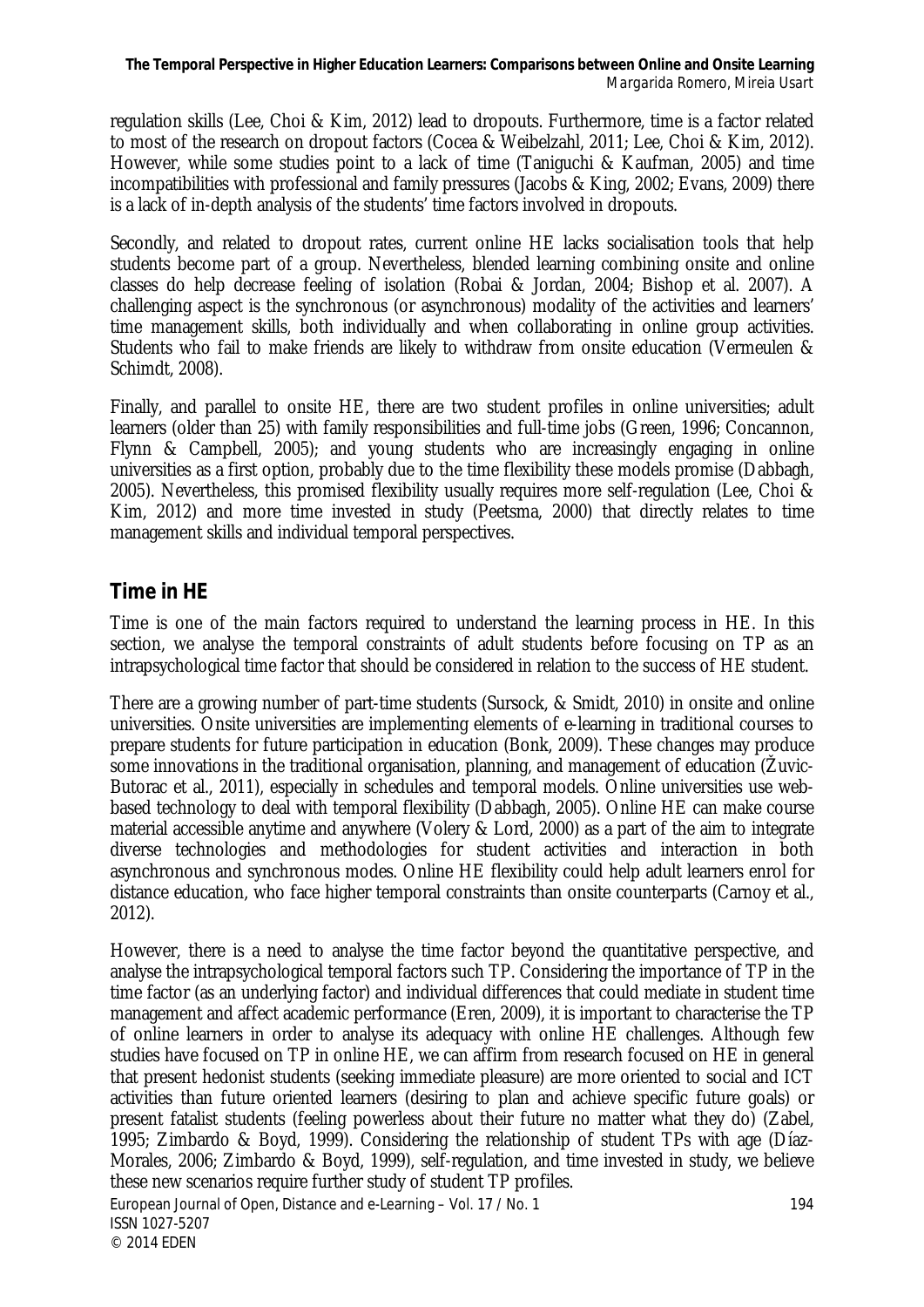# *Student TPs*

Time perspective (TP) has historically been defined and measured from a wide range of approaches and using different methods. However, we will focus on the foundational work by Zimbardo, Keough, and Boyd (1997, p.1008), who define a multifaceted, cultural TP as "the manner in which individuals, and cultures, partition the flow of human experience into distinct temporal categories of past, present and future". From this definition, TP can be understood as an individual's cognitive construct, theoretically subdivided into five subscales or factors: present hedonism; present fatalism; past positivism; past negativism; and future time perspective. We briefly introduce each of these five factors in the Table 1.

| Past Negative      | <b>Past Positive</b> | Present          | <b>Present Fatalists</b> | <b>Future Time</b>   |
|--------------------|----------------------|------------------|--------------------------|----------------------|
| (PN)               | (PP)                 | Hedonists (PH)   | (PF)                     | Perspective (FTP)    |
| They remember      | They tend to         | They are         | They feel                | They desire to plan  |
| the traumatic and  | recall the           | oriented         | powerless about          | and achieve specific |
| negative           | positive             | towards          | their future no          | future goals; they   |
| experiences from   | experiences          | immediate        | matter what they         | are achievement-     |
| the past and tend  | from their past.     | pleasure, living | do; they perceive        | oriented, have       |
| to over generalize | It is related to an  | the present      | themselves as            | expectations for the |
| those for their    | optimistic           | moment without   | helpless and             | future and hope for  |
| entire life.       | outlook of life.     | worrying too     | define life as           | change.              |
|                    |                      | much about the   | unfair.                  |                      |
|                    |                      | future.          |                          |                      |

Table 1: Description of the five TP factors (based on Zimbardo, Keough and Boyd (1997))

To measure TP we use the Zimbardo time perspective inventory (ZTPI; Zimbardo & Boyd, 1999). This instrument consists on 56 items or sentences grouped into five theoretically independent factors corresponding to five time orientations. The instrument contains 10 sentences describing past negative behaviour, 10 measuring past positive behaviour, 8 that operationalise the present fatalist orientation, 15 for present hedonism and, finally, 13 statements on future time perspective. Each statement must be rated using a 5-point Likert scale  $(1 =$ strongly disagree, and  $5 =$  totally agree). ZTPI results show a five-dimensional value for an individual's TP. Following Zimbardo and Boyd, individuals usually tend to one or more of the five orientations; and few people have a balanced TP according to the authors of this technique.

A wide range of studies on TP have focused on onsite higher education (Romero & Usart, 2012). Onsite learning, in general, and HE in particular, have implemented future-oriented educational models. That is, onsite learning activities and goals are most focused on future rewards and prepare students for dealing with delayed gratification (Van der Veen & Peetsma, 2011). Future orientation is a critical factor for promoting increased proximal motivation in students (Miller & Brickman, 2004). However, despite online HE being widespread, there is little literature on this learning context. We can affirm that, as indicated in the previous section, the study of TP is relevant in these learning models because institutions are no longer onsite, future-based contexts, but they can also give immediate feedback in web-based activities, synchronic tasks, and selflearning materials.

As we will further study in the following sections, there are two temporal orientations that could be strongly related to learning: present hedonism (defined as seeking immediate pleasure, with little regard to risk or consequences); and future time perspective or FTP (characterised by delayed gratification as a result of the desire to achieve specific long-term goals). Present-oriented individuals show lower academic achievements when compared to future-oriented students –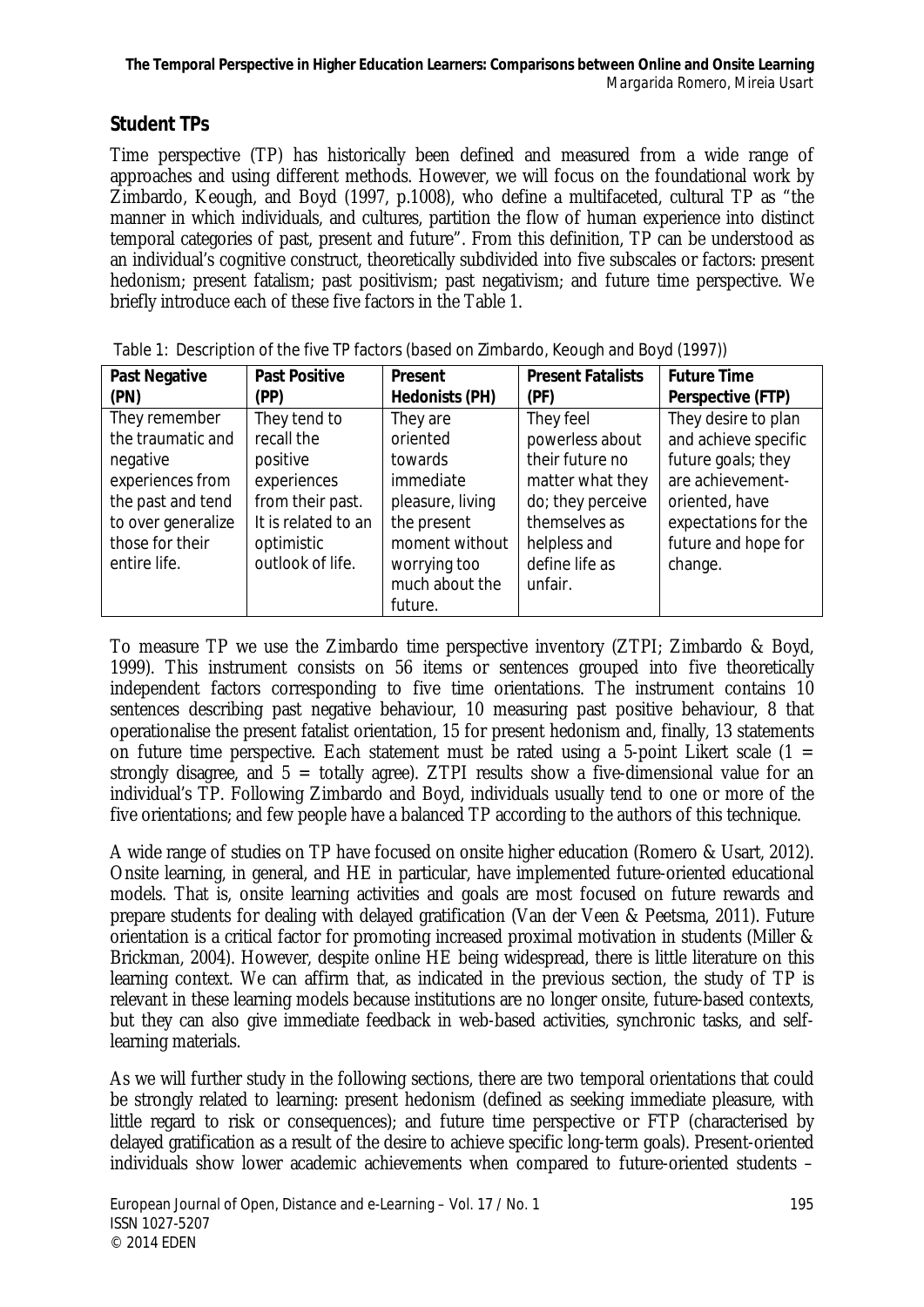both for onsite and online learning (Malka & Covington, 2005; Zabel, 1995). Future-oriented individuals tend to engage more than present students in onsite learning activities (Simons, et al., 2004). Nevertheless, we will not focus on these two factors, but examine the relationship between student temporal profiles and each TP factor – for both onsite and online higher education models.

### *Onsite university student TPs*

Age is one of the student characteristics that are changing in onsite universities. Furthermore, it is one of the variables historically related to TP. Previous studies have shown a higher future orientation among young adults than mature students (Mello & Worrell, 2006). Since mature lifelong learners are more focused on the present applications of what they learn, these profiles do not present a high FTP when compared to young students, who could need more future orientation in order to foresee the benefits of their efforts (Van der Veen & Peetsma, 2011).

Fillion, Limayem, Laferrière and Robert (2007) observe various student characteristics (such autonomy, anxiety, and motivation) that can be related to higher educational models. In particular, onsite institutions in the UK require self-directed learning skills, a positive academic self-efficacy, internal academic locus of control, and a positive academic self-concept (Kell, 2006). These individual differences may be requirements for succeeding in modern onsite learning programs. Self-directed learning skills and positive self-efficacy have been related to future TP in onsite HE students (Bosato, 2001; Lens, Simons & Dewitte, 2001).

Dropout rates among various demographic groups of students differ in many countries (Thomas & Quinn, 2003) and a greater proportion of mature rather than young students do not continue in onsite higher education after their first year. Dropout rates have also been related to student TPs. Present hedonist undergraduate students show higher dropout rates (Zimbardo & Boyd, 1999) because they tend not to consider future consequences. Horstmanshof and Zimitat (2007) showed that for first-year onsite undergraduates, future oriented students show a higher academic engagement and, in consequence, higher completion rates. Students who fail to make friends are likely to withdraw from onsite Higher Education learning (Vermeulen & Schimdt, 2008). Past negative onsite students have unsatisfactory interpersonal relationships, while past positive students show better social relations in educational contexts (Zimbardo & Boyd, 1999).

Researchers have mainly focused on first-year, onsite students (de Volder & Lens, 1982; Zimbardo & Boyd, 1999; Horstmanshof & Zimitat, 2007). Results from their analysis suggest that students with a high Future TP (FTP) show higher academic achievement; in particular, Horstmanshof and Zimitat measured FTP as a mediating variable in student engagement. Students who are present oriented tend to dropout more often in onsite university courses (Zimbardo & Boyd, 1999).

Finally, cultural aspects of onsite students have also been related to TP. Fourez (2009) studied 120 impoverished Higher Education students and found a tendency towards present-focused temporal perspective. A study of onsite nursing students in Brazil showed a decreasing number of onsite applications from the same geographical area, and a predominance of unemployed students (Wetterich & Melo, 2007). Furthermore, students coming from private schools enter university within two years of concluding secondary school. These results can be related to the fact that, in general, western cultures are associated with higher FTP, while South American and African cultures are more present hedonist (Zimbardo & Boyd, 2009).In particular, Bosato (2001) measured 159 first-year university students and found that 25% of the participants were past fatalists, 19.5% past positive, 18.9% were present hedonists, 18.9% past negative, and finally, 17.6% were future oriented. The authors (Romero & Usart, 2012) measured TP for a blended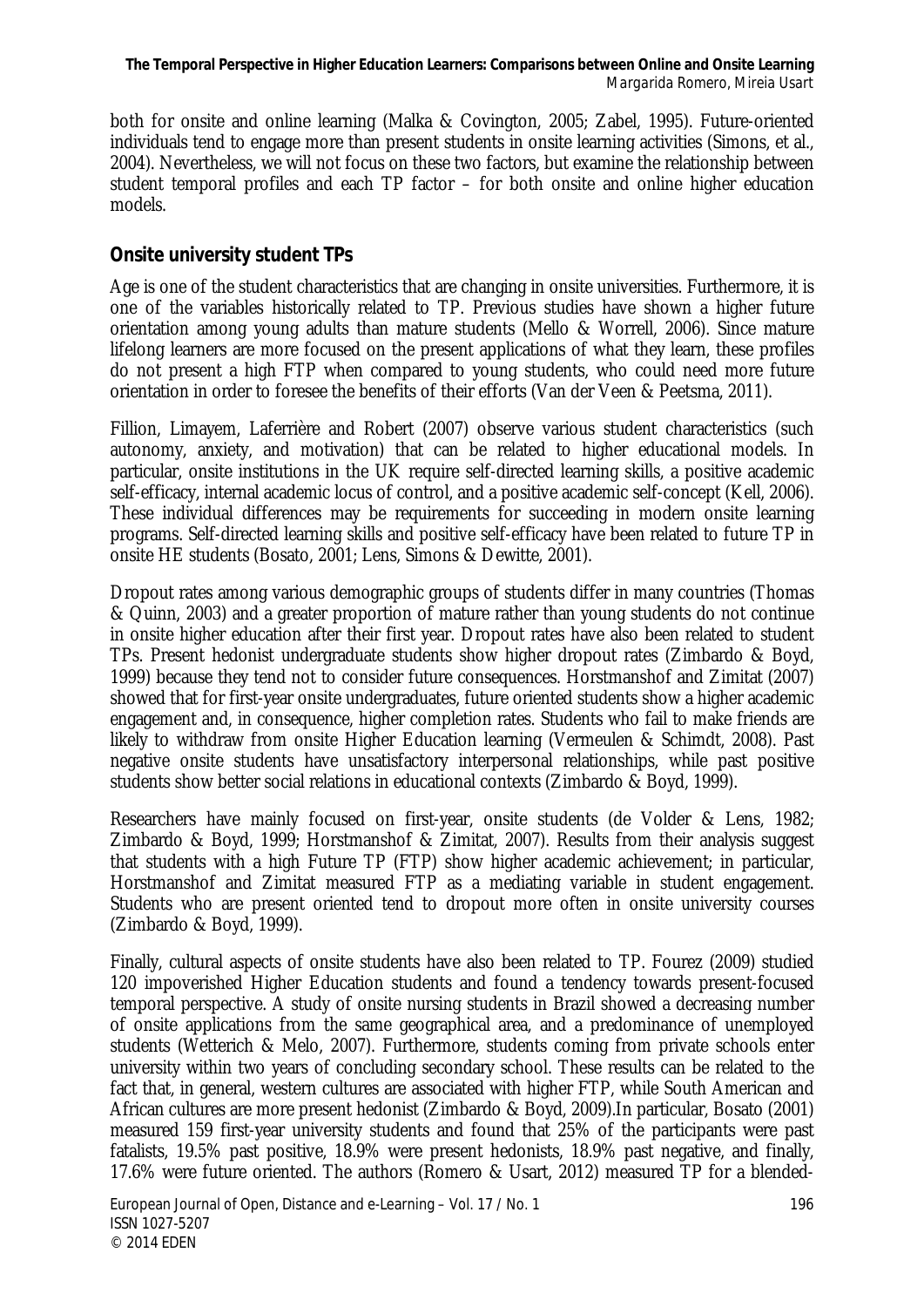learning master's course at ESADE (an onsite university and business school in Spain) and found that 50% of the students were future oriented; 33% presented a balanced TP, and only 16.7% were present oriented.

#### *Online university student TPs*

Online learners described themselves as time-poor (MacGregor, 2000) and points to the lack of time as one of their main difficulties in the HE education (Romero & Barberà, 2013). Temporal constraints are considered one of the characteristics of the online student profile. Halsne and Gatta (2002, p.1) observed that online student are mostly full-time workers and many "have children and take their online courses late at night, after their children are in bed or early in the morning before work". Not having time to attend onsite classes is one of the major reasons why online learners engage in virtual university courses (Pérez-Cereijo, 2006). In this context, different studies have reported that online learners prefer individual and self-regulated learning activities (Collier & Morse, 2002; Cuthrell & Lyon, 2007; Yang & Tsai, 2008) and there is a strong expectation of flexible time among e-learners (Delfino et al., 2004; Mortagy & Boghikian-Whitby, 2010).

Research on TP in online learning is sparse. There are few studies on the field of temporal perspective and distance higher education. Zabel (1995) used the first version of the ZTPI to study the TP profile of students on correspondence university courses; a total of 101 adult students were studied (M=31.04 years-old). Results indicate that participants had more of an orientation to the future than the past or present. A second study by Schmidt and Werner (2007) focused on online HE, but did not measure student's TP profiles, it focused on the analysis of the possible designs for future-based online courses.

# *The present study*

Our aim is to study TP among university students in two Catalan universities. In particular, we focus on the following models: an onsite university with blended-learning models based on onsite classes, and a completely online university. Differences between online and onsite universities will be examined from the standpoint of students' TP. Another variable we take into account is student age – which has previously been outlined as an important factor regarding TP. Results of our study could provide a better knowledge of the differences among online and onsite students and help explain the relationship between TP and age. Understanding the TP profile of the growing population of online students, and using a mix of future and present oriented instruction in online models could offer innovative methods for tackling these challenges (Schmidt & Werner, 2007).

#### *Research questions*

In the previous sections, it was highlighted that HE models related to university and student characteristics are changing. The observation that onsite students are younger and devote their time to learning more than online students is no longer true. Nevertheless, online learners of all ages must deal with more time constraints, related to self-regulation and active learning (Leidner & Jarvenpaa, 1995; Fischer, Rohde & Wulf, 2007). These online students may show a different TP factor distribution than younger, less experienced onsite students (Thomas & Quinn, 2003). As little research has been conducted in this field, in particular for online students, there are no previous patterns or expected results on the TP distribution among the two groups; nevertheless, from the various university and student profiles and age distributions, the following research questions are stated: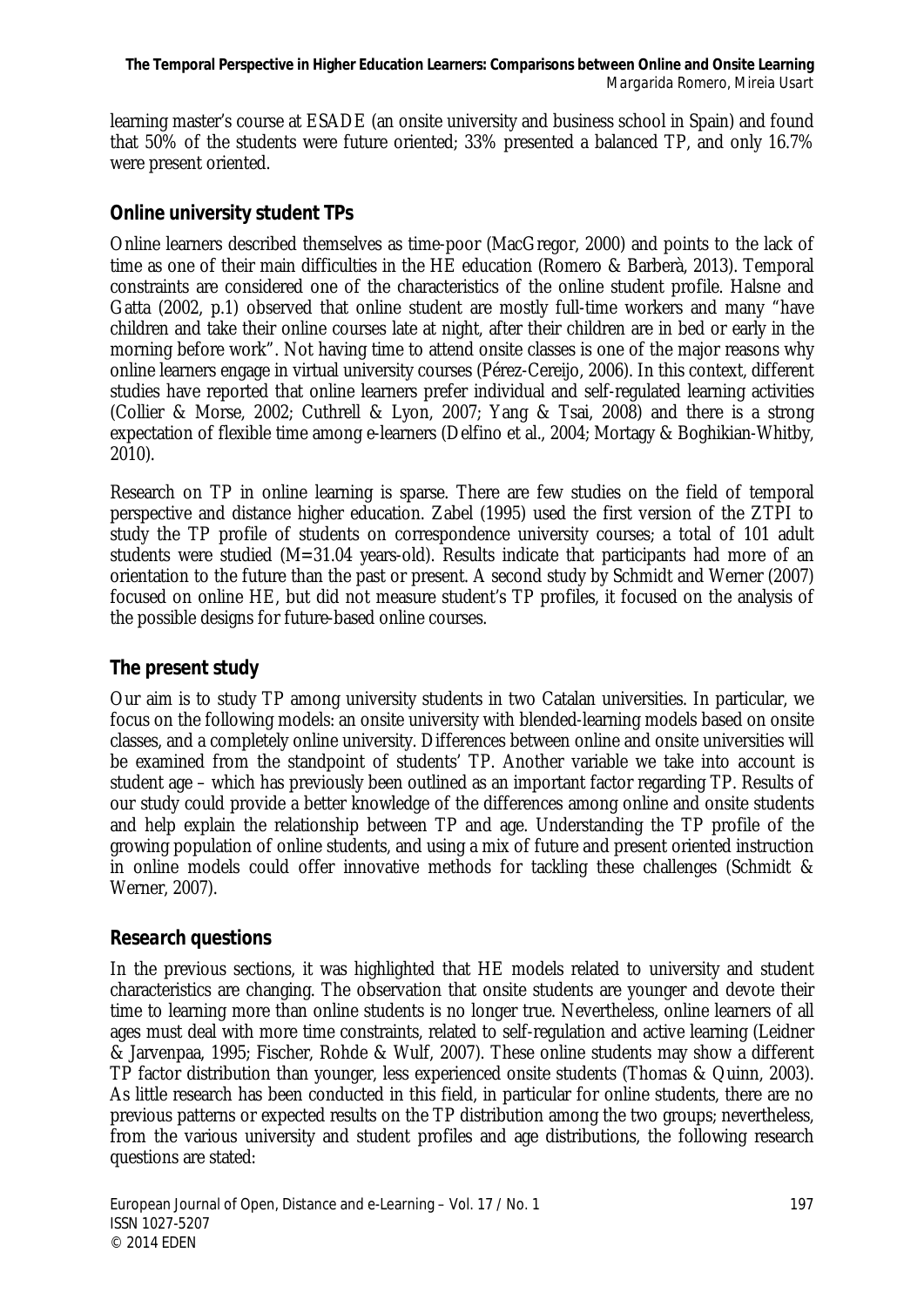- Is onsite and online education suited to learner TPs?
- l, How can onsite and online education be adapted to learner TPs?

# **Methodology**

# *Participants*

A total of 161 participants were retrieved from two different samples. Firstly, 56 students engaged in the Universtitat Autònoma de Barcelona (UAB). Secondly, 105 online students at the Universitat Oberta de Catalunya (UOC) were studied. Online learners (Age M=33.04; SD=10.47) were studying first term of a masters course in teaching and pedagogy, while onsite students (Age  $M=24.02$ ;  $SD=6.91$ ) were studying a first term course on educational psychology. The sample population for each context has been considered in relation to the profile of onsite HE students (mostly undergraduates) and online HE students (mostly engaged in postgraduate programs as part of their continuous education). Considering the importance of the "first year experience" in a new HE program discussed in the "Student retention in open and distance learning" symposium reported by Gibbs (2003) both of the samples are engaged in their first term courses.

- Onsite learning: the UAB model. The Universitat Autònoma de Barcelona (UAB) was t. founded in 1968. The founders aimed to establish a traditional model. Nevertheless, this young university now has a bimodal learning model, combining the advantages of classroom learning with the use of information and communication technology (ICT).
- Online learning: the UOC model. The Universitat Oberta de Catalunya (UOC) was  $\overline{\phantom{a}}$ created as the first fully online university in Spain in 1995 (Sangrà, 2002). This model started from scratch considering the requirements and opportunities created by the distance education model. The UOC temporal model is mostly asynchronous as it aims for a high level of flexibility for lifelong learning adult students, and pursues online collaboration among all the actors involved in learning. The target population are both mature students (older than 25) and younger students replacing onsite with distance education, and profiles that combine onsite learning activities with distance education programs.

# *Research techniques*

The Spanish version (Díaz-Morales, 2006) of the ZTPI was used because this version was validated in 756 Spanish adults between 19 and 67 years, the first 5 factors explained a 33.82% of the variance, and these factors presented the following Cronbach Alpha results:  $\alpha$ =0.80 for past negative,  $\alpha$ =0.64 for past positive,  $\alpha$ =0.70 for present hedonism,  $\alpha$ =0.79 for present fatalism and  $\alpha$ =0.74 for future. We used this test among the UAB and UOC students sample described in the previous section in order to study their TP. Researchers distributed the test online using a *LimeSurvey* for both online and onsite students. Both groups completed the ZTPI at the end of the course after being invited via email.

This test measures an individual's orientation towards the five factors composing TP, where the past, present, and future temporal frames are subdivided into five subscales or factors: present hedonism; present fatalism; past positivism; past negativism; and future time perspective. ZTPI provides researchers with a quantitative value for an individual's TP.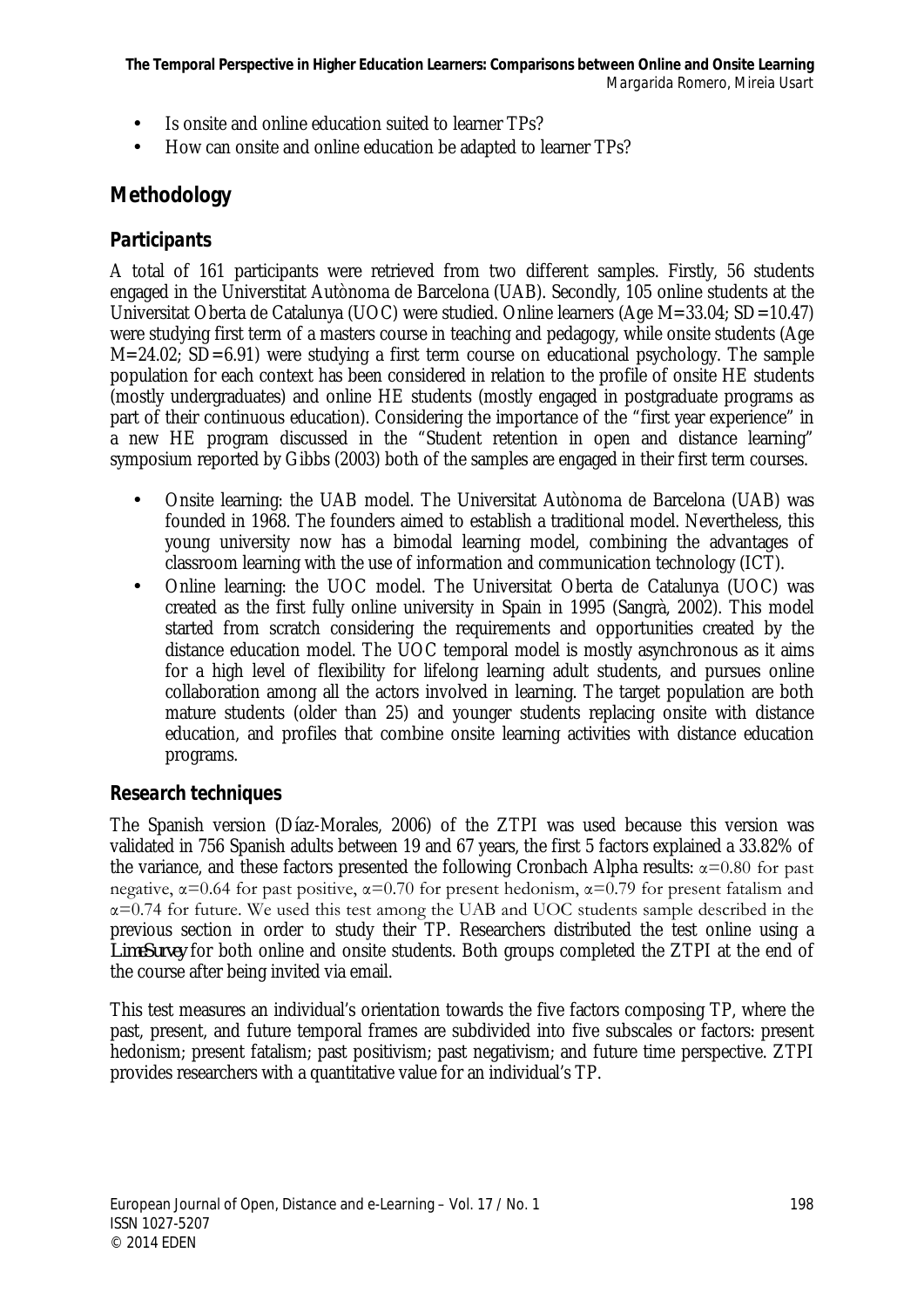# **Results**

Descriptive statistics show that students in the sample have a high score in FTP (M=3.83, SD=0.41) and past negative factors (SD 0.44; M 3.68). Present hedonism scoring is lower (SD 0.48; M 3.21,), and finally past negative (SD 0.70; M 2.79) and present fatalist show the lowest scores (SD 0.46; M 2.80).



Figure 1. Average TPs for online and onsite students

This profile of temporal perspectives is close to the balanced time perspective (Zimbardo & Boyd, 1999) that represents an ideal temporal frame for good time management. Secondly, we present the results for the various TP factors and university models (online vs. onsite): scores examined with a one-way ANOVA (at a 95% level of confidence) revealed no significant differences for the present factors: Present Fatalist (PF) scored similarly in both groups F(1,160)  $=2.512$ , p=.115 and Present Hedonist (PH), with F(1, 160) = 1.368, p=.244. Results for past positivism are also insignificant  $F(1, 160) = .192$ , p=.662. Past Negative (PN) is significantly higher for online students than onsite students  $F(1, 160) = 4.568$ , p=.034. Finally, Future Time Perspective (FTP) scores high on average for onsite students when compared to online students  $F(1, 160) = 7.047$ , p=.009.

| <b>ZTPI Factor</b>            | <b>University</b>            |           |           |           |
|-------------------------------|------------------------------|-----------|-----------|-----------|
|                               | UOC (online)<br>UAB (onsite) |           |           |           |
|                               | м                            | <b>SD</b> | м         | <b>SD</b> |
| Past Negative (PN)            | $2.87*$                      | 0.72      | $2.63*$   | 0.61      |
| Past Positive (PP)            | 3.67                         | 0.46      | 3.69      | 0.39      |
| Present Hedonist (PH)         | 3.24                         | 0.48      | 3.15      | 0.46      |
| Present Fatalist (PF)         | 2.84                         | 0.46      | 2.72      | 0.45      |
| Future Time Perspective (FTP) | $3.77***$                    | 0.43      | $3.94***$ | 0.34      |

Table 2: Average and standard deviations for the five TP factors in relation to type of course

 $*p<0.05$ ; \*\*p<0.01

To study the differences between age groups and TP, we divided our sample into four age groups. Results can be accessed in Table 3. Two of the five factors composing TP (Past Positive, Past Negative) significantly change with age – as we will discuss in the next section.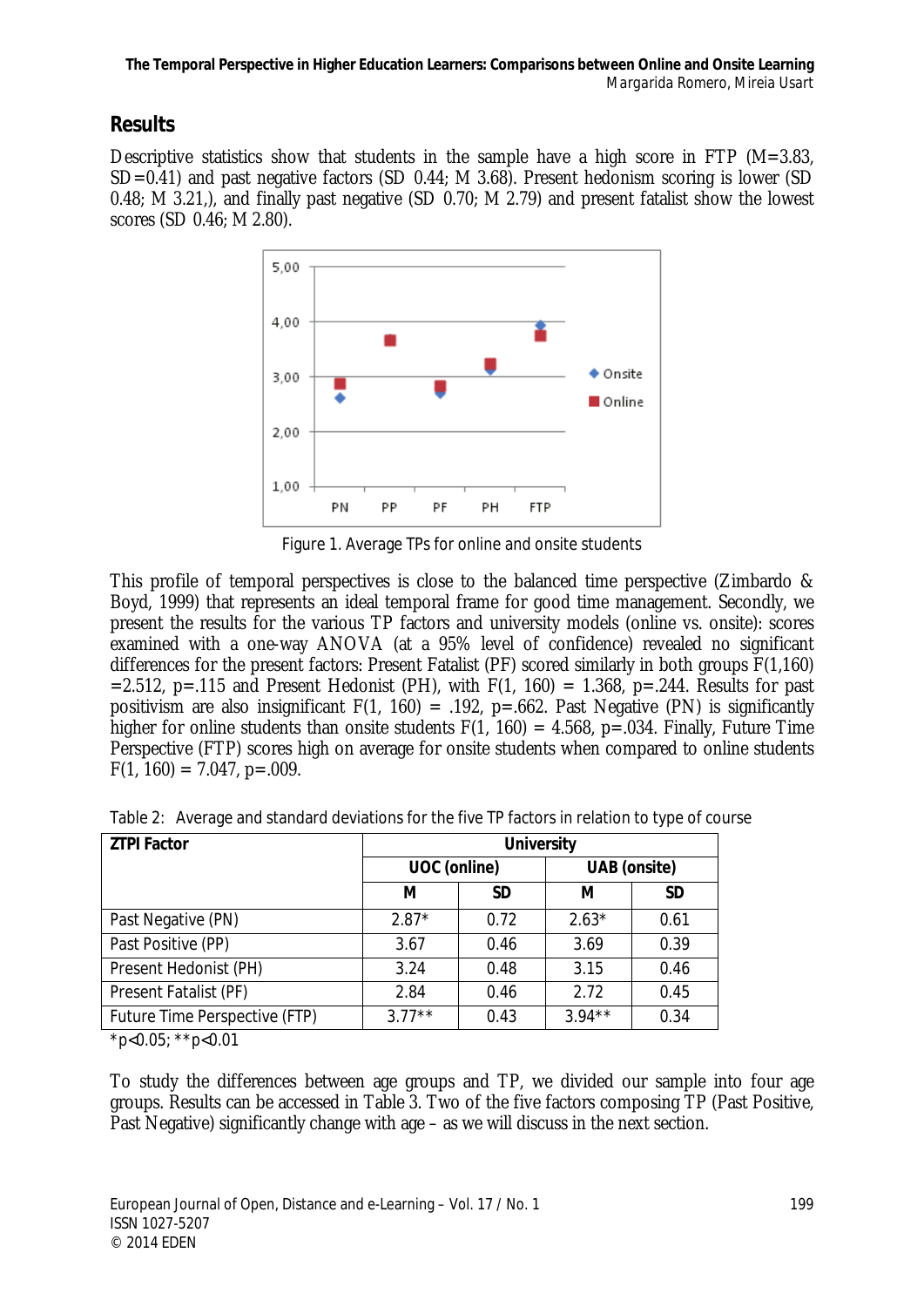| <b>ZTPI Factor</b> | Age range | М    | <b>SD</b> |
|--------------------|-----------|------|-----------|
| PN                 | 18-27     | 3.01 | .75       |
|                    | 28-37     | 2.60 | .55       |
|                    | 38-47     | 2.65 | .71       |
|                    | 48-57     | 2.57 | .36       |
| PH                 | $18-27$   | 3.38 | 0.47      |
|                    | 28-37     | 3.08 | 0.43      |
|                    | 38-47     | 3.03 | 0.45      |
|                    | 48-57     | 3.04 | 0.43      |
| <b>FTP</b>         | 18-27     | 3.73 | 0.45      |
|                    | 28-37     | 3.89 | 0.31      |
|                    | 38-47     | 4.01 | 0.35      |
|                    | 48-57     | 3.59 | 0.31      |
| PP                 | $18-27$   | 3.78 | 0.40      |
|                    | 28-37     | 3.69 | 0.46      |
|                    | 38-47     | 3.50 | 0.38      |
|                    | 48-57     | 3.12 | 0.09      |
| PF                 | $18-27$   | 2.89 | 0.41      |
|                    | 28-37     | 2.76 | 0.48      |
|                    | 38-47     | 2.66 | 0.49      |
|                    | 48-57     | 2.63 | 0.47      |

Table 3: Averages and standard deviations for TP factors in student age ranges

To study significant age differences, we conducted a Tukey's post-hoc analysis. This test revealed significant results for age ranges and factors; in particular; Past Negative (PN) decreases with age; Past Positivism (PP) also decreases with age but only significantly between the first and last group. Present Fatalism (PF) decreases with age, but this tendency is not significant in our sample of HE students. Present hedonism significantly decreases with age for the first three age groups. Finally, FTP shows a significant rise for the first three age groups, but decreases from the age of 48.

#### **Discussion**

European Journal of Open, Distance and e-Learning – Vol. 17 / No. 1 200 ISSN 1027-5207 © 2014 EDEN Two research questions guided our study: is onsite and online education adequate according to student TPs? How can onsite and online education be adapted to student TPs? We have studied student TPs in two different HE contexts: onsite and online courses in two Catalan universities. Intrapsychological traits are related to age and personality factors such as introversion, selfefficacy, and learning style (Diaz & Cartnal, 1999). We expected to find differences in student TP profiles between onsite and online universities. However, students do not only engage in online or onsite courses based on their preference ('what I prefer'), but also on convenience factors ('what I need'). For convenience factors, online learning courses could be a solution for online learners with "children or family responsibilities" as they offer a greater temporal flexibility than onsite learning courses (Sullivan, 2010, p.805). In onsite HE students are together in the classroom and can easily meet up out of the classroom; according to Hiltz and colleagues (2000), social relationships and the sense of the community is usually present on a traditional face-to-face campus. However, the face-to-face model could impose more constraints regarding time on students and may not fit the profile of a lifelong adult learner whose only convenient option is online education. Results from our study show that students in onsite HE have a significantly lower average age (around 24) than online students, who are mostly in their mid-30s. These results are similar to those shown in previous studies (Gilbert, 2001; Pallof & Pratt, 2003), which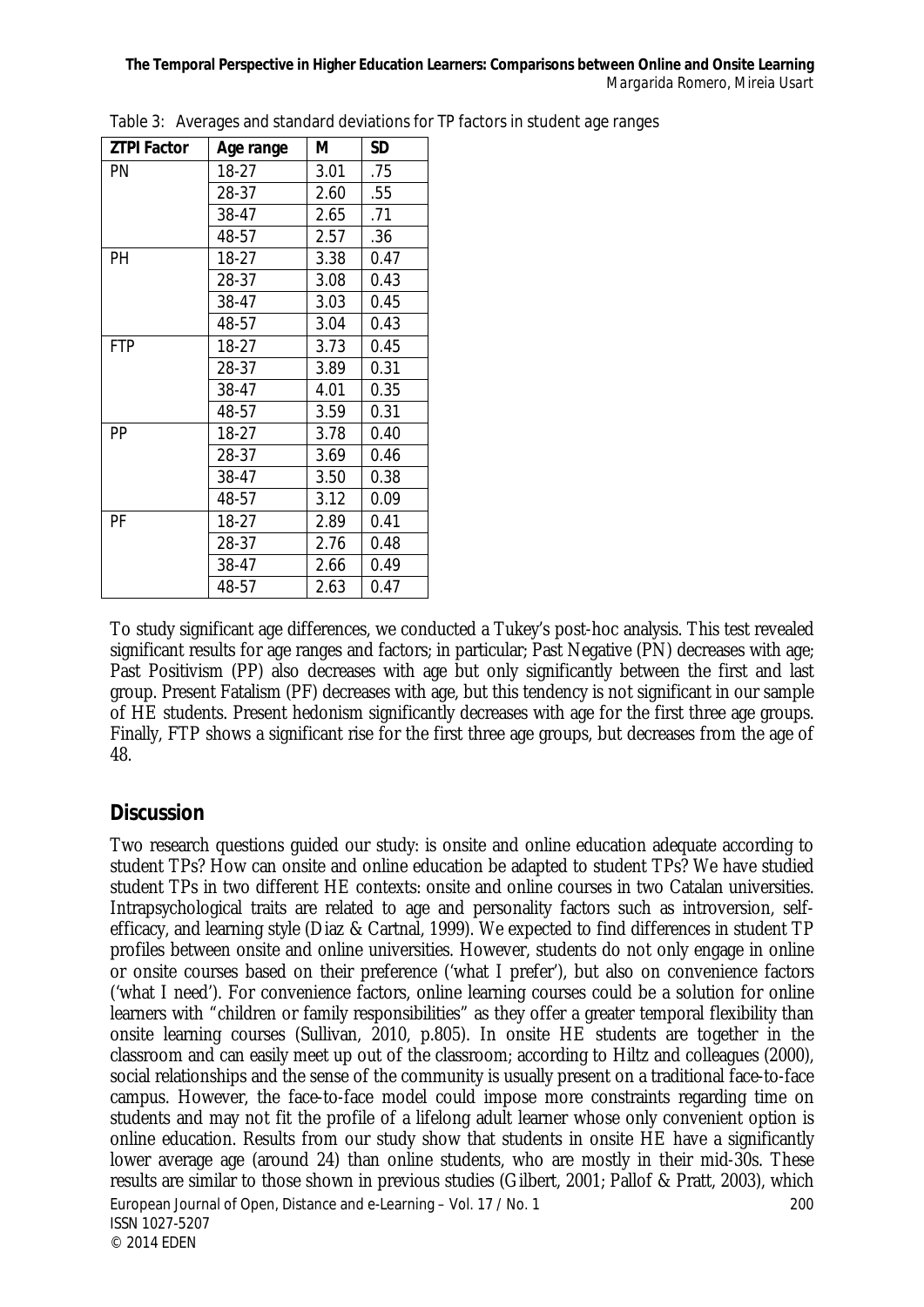allows to consider the sample as representative of the population of onsite and online HE learners in a European context.

Furthermore, student characteristics derived from our results show that students in the online Catalan university (UOC) are older on average than students in the UAB, which is coherent with the online learners' profile observed in previous studies (Jacobs & King, 2002). Older students are more likely to drop out of onsite universities than younger students (Thomas & Quinn, 2003), which could be attributed to the conflict with family and work commitments when there is not enough time flexibility, as stated in previous research (Boeren, Nicaise, & Baert, 2010).

In relation to the TP profile of online and onsite students, results show significant differences in two factors of TP: students taking the online course show a higher Past Negative (PN) factor loading and lower Future TP orientation than onsite learners. These results could be related with the Harrington and Loffredo (2010) study which showed that extroverts such as past positivists tend to prefer onsite classes; this chimes with the results of Simons, Vansteenkiste, Lens and Lacante (2004), which showed that future-oriented individuals tend to engage more in onsite learning activities than present students. Furthermore, previous literature identifies FTP as one of the temporal orientations that could be strongly related to learning (Malka & Covington, 2005; Zabel, 1995). We propose a further research line focused on this factor of TP to see if the higher FTP profile shown among onsite learners could also be related to higher grades. Students in our sample of onsite and online contexts have a similar orientation towards the present. This result could be related to the fact that present-oriented profiles tend to think less about the consequences of a choice, and these students could enrol in a university course only because of their preferences – and without considering what best suits their needs.

A relevant finding of this study is that the younger adult students in our sample are more past orientated. In particular, their average orientation is past positive rather than past negative. Past positive orientation in HE learners has not been previously studied and this deserves further research in order to understand its effect on learning outcomes and processes. FTP is higher in younger students than older students in our sample. According to Van der Veen and Peetsma (2011), this reflects the fact that older lifelong students are more focused on the present applications of what they learn; and so may have a low FTP when compared to younger students (who need to be more focused on the future in order to foresee the further benefits of their efforts). The results published by Mello and Worrell (2006) for an HE onsite sample showed that young adult students had a significantly higher future orientation than older adults. Finally, Zabel's (1995) study on TP profile of correspondence HE students also indicates that participants in a distance course were more orientated to the future than the past or present. However, Díaz-Morales (2006) showed that young Spanish adults (between 19 and 29) had a higher present hedonist scoring, while more mature adults showed a higher FTP orientation. This seems to contradict our results for FTP, but we must remember that the Díaz-Morales sample was focused on Spanish population in general; while the higher FTP value in our study is possibly characterised by the fact that adults who enrol in HE are more likely to delay gratification to obtain specific long-term goals. As Costa and McCrae (2003) show, a higher FTP is expected for middle-age individuals, because there is a tendency for this group to have responsibilities that require planning and anticipation: factors related to future orientation.

After this analysis of the results, we believe there is a need to help identify student needs and preferences related to their TPs in relation to their choice of onsite or online studies. As Glover and Lewis (2012) highlight, faculty members and HE administrators should evaluate whether courses can be taught online and whether student be allowed to take online courses. To clarify the possible relationships of student TPs and HE contexts, while taking preference and convenience factors into account, we present a table showing the preferences of TP profiles as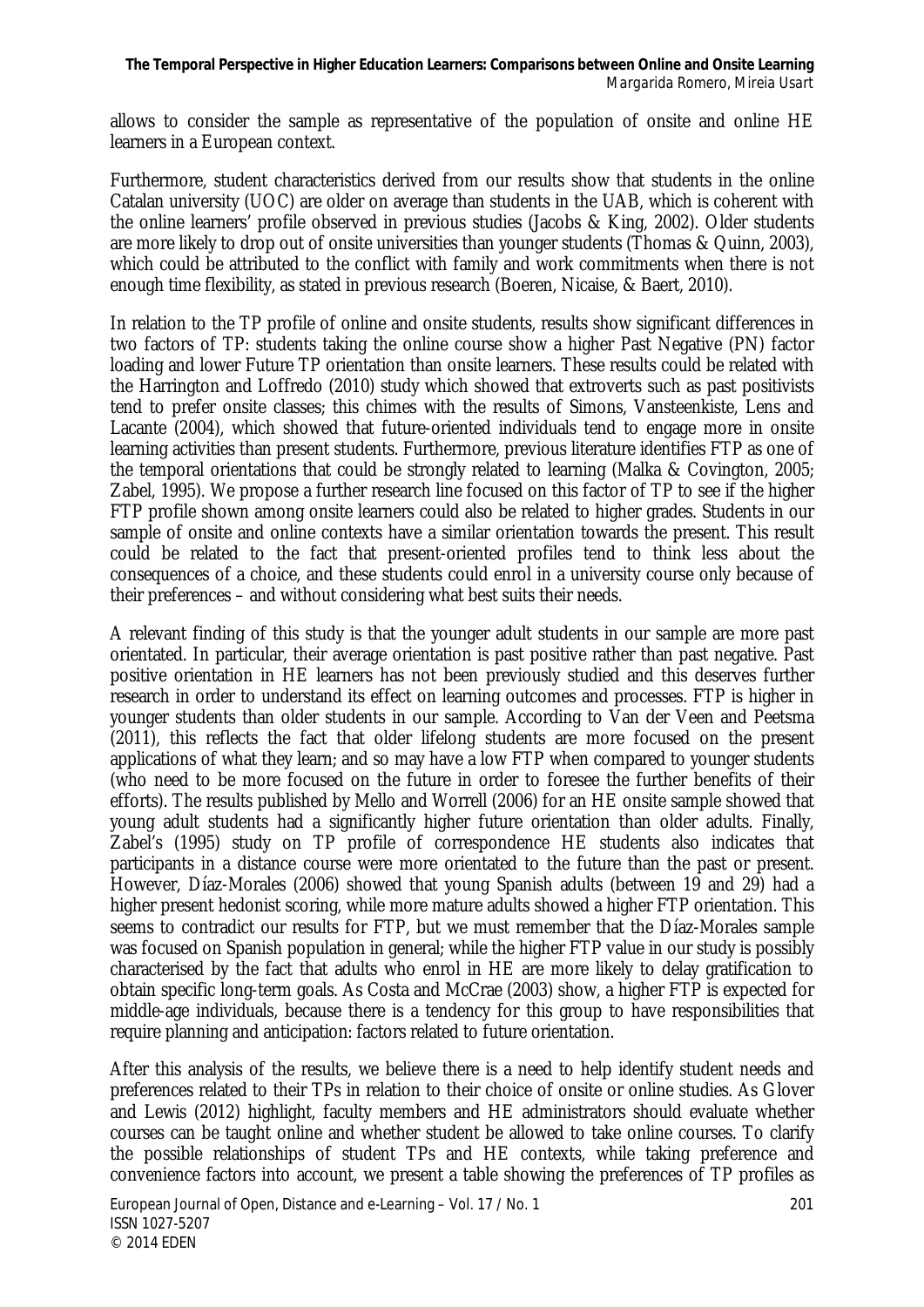studied in the literature, and implement our findings for differences between online and onsite contexts.

Instead of looking to demographics to paint a portrait of the online student, we believe lecturers and administration need to look at the social psychology of online students to determine which students are more likely to succeed and how to address their needs (Paloff & Pratt, 2003). To clarify the possible relationship of student profile while taking preference and convenience factors into account, we present two tables relating TP profile in the context of convenience choice of online learning (Table 4) or the context of having the possibility to choice onsite or online HE according the learners' preferences (Table 5). Both tables include previous research evidences and implement the findings of the current study.

|                    | Convenience choice of online learning                                                |
|--------------------|--------------------------------------------------------------------------------------|
| Past positive      | PP are extroverts enjoying to develop social relationships. When a PP profile has to |
| (PP)               | enrol in an online course, he/she can fit in group-oriented courses aiming to        |
|                    | develop the social relations between the participants.                               |
| Past Negative      | PN are introvert showing unsatisfactory interpersonal relationships in face-to-face  |
| (PN)               | contexts but could benefit from online courses where they can be more                |
|                    | uninhibited in online interactions.                                                  |
| Present            | When personal and professional ties force a PH student to enrol in online HE         |
| Hedonist (PH)      | courses, they should look for practical rather than content-based methodologies.     |
|                    | MOOCs could be a solution for PH profiles that are forced to study online. We also   |
|                    | recommend game-based learning and collaborative elements such as forums and          |
|                    | group work courses                                                                   |
| Present            | PF has been related to difficulties with ICT, and a desire for innovation and self-  |
| Fatalist (PF)      | control. PF enrolling online HE programs for convenience should benefit from ease-   |
|                    | to-use Virtual Learning Environments (VLE) and Online Educational Resources          |
|                    | (OER), such content-based on videoconferences and interactive quizzes. PF profiles   |
|                    | are better adapted to lecture-based methodologies rather than in group or            |
|                    | collaborative learning activities, where they show more difficulties and dropout     |
|                    | more often.                                                                          |
| <b>Future Time</b> | Future oriented individuals could need to engage in online HE contexts due to the    |
| Perspective        | need of lifelong learning, in order to advance in their career. Instructional        |
| (FTP)              | designers could use future orientation as a critical factor for promoting increased  |
|                    | proximal motivation in online students.                                              |

|  |  |  |  | Table 4: Impact of the online HE in the context of convenience choice |
|--|--|--|--|-----------------------------------------------------------------------|
|--|--|--|--|-----------------------------------------------------------------------|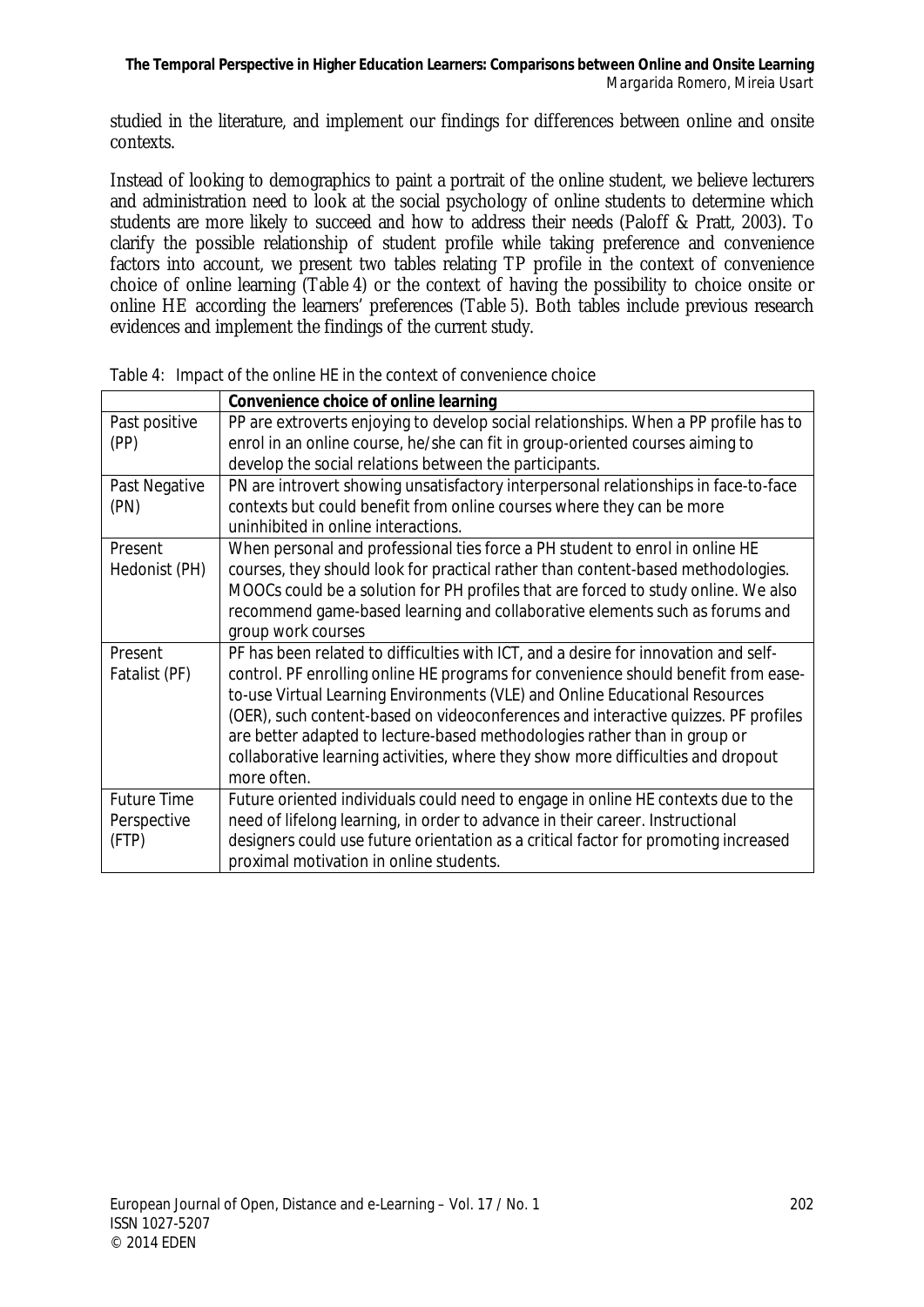|                    | Preferences for online or onsite education                                            |
|--------------------|---------------------------------------------------------------------------------------|
| Past positive      | Could equally attend online and onsite courses, however PP students have shown        |
| (PP)               | preference for onsite classes in various studies because their extrovert profile      |
|                    | made them to prefer the social relations and the sense of belonging facilitated by    |
|                    | the students proximity in traditional face-to-face programs.                          |
| Past Negative      | The PN orientation is significantly higher for online students in our sample. PN are  |
| (PN)               | usually introvert people that can benefit from computer mediated communication        |
|                    | to uninhibited. Online education could fit their PN profile, but could probably don't |
|                    | help them to overcome their introversion.                                             |
| Present            | PH tend to prefer onsite classes, social interchange, and communication. However,     |
| Hedonist (PH)      | highly interactive online courses, involving active learning methodologies such       |
|                    | Game Based Learning and collaborative learning could also fit the PH seeking for      |
|                    | immediate gratification, feedback and interaction.                                    |
| Present            | PF profiles tend to be passive, and thus could have a preference for lecture-based    |
| Fatalist (PF)      | methodologies, however, these methodologies are also found in some online             |
|                    | learning course based on lecture-based content. Our study observed that online        |
|                    | students have lower PF than onsite students.                                          |
| <b>Future Time</b> | FTP students are prone to delay gratifications to achieve their goals whatever they   |
| Perspective        | learn in onsite or online learning programs. Students with a future orientation may   |
| (FTP)              | feel more comfortable in both types of HE programs.                                   |

Table 5: Elements to consider for enrolling online or onsite when the learner can choose by preference

This information could help students find the best type of course based on their preferences. Institutions and teachers could also look at the relationship between student TPs and the convenience factors that could help these profiles maximise the benefits from their choice of education.

# **Conclusions and further research**

The present study aims to understand the role of the various factors of student TPs in relation to type of course and age. The focus of this research was to look at each TP dimension separately, and therefore extend previous work, mostly focused on future and present orientations. Furthermore, we have paid attention to online HE profiles in order to better understand individual student differences when choosing an onsite or online model. Results of this study indicate that there are two variables related to the choice of an online or an onsite university model: age and temporal orientation. However, we should study the preference and convenience factors of HE students in order to draw a complete picture of the variables involved.

This study has shown significant differences among at least two TP factors (PP and FTP), concerning the two universities studied. These results, together with the study of age and TP, have given us an initial view of student profiles for online and onsite courses in Catalonia. Nevertheless, these two factors could be underpinning an unstudied pattern of modelling variables that demands more study. Further research with larger samples and the inclusion of other universities and a blended-model could help us further understand the tendencies observed in the present work. In particular, structural equation modelling analysis could be used to study the relationship of the variable ages, type of course, TP, and other possible differences such as prior knowledge (Volery & Lord, 2000).

European Journal of Open, Distance and e-Learning – Vol. 17 / No. 1 203 ISSN 1027-5207 © 2014 EDEN Finally, results from this study could be useful for practitioners and higher education institutions when selecting the temporal model and profiling the students attending their university. Students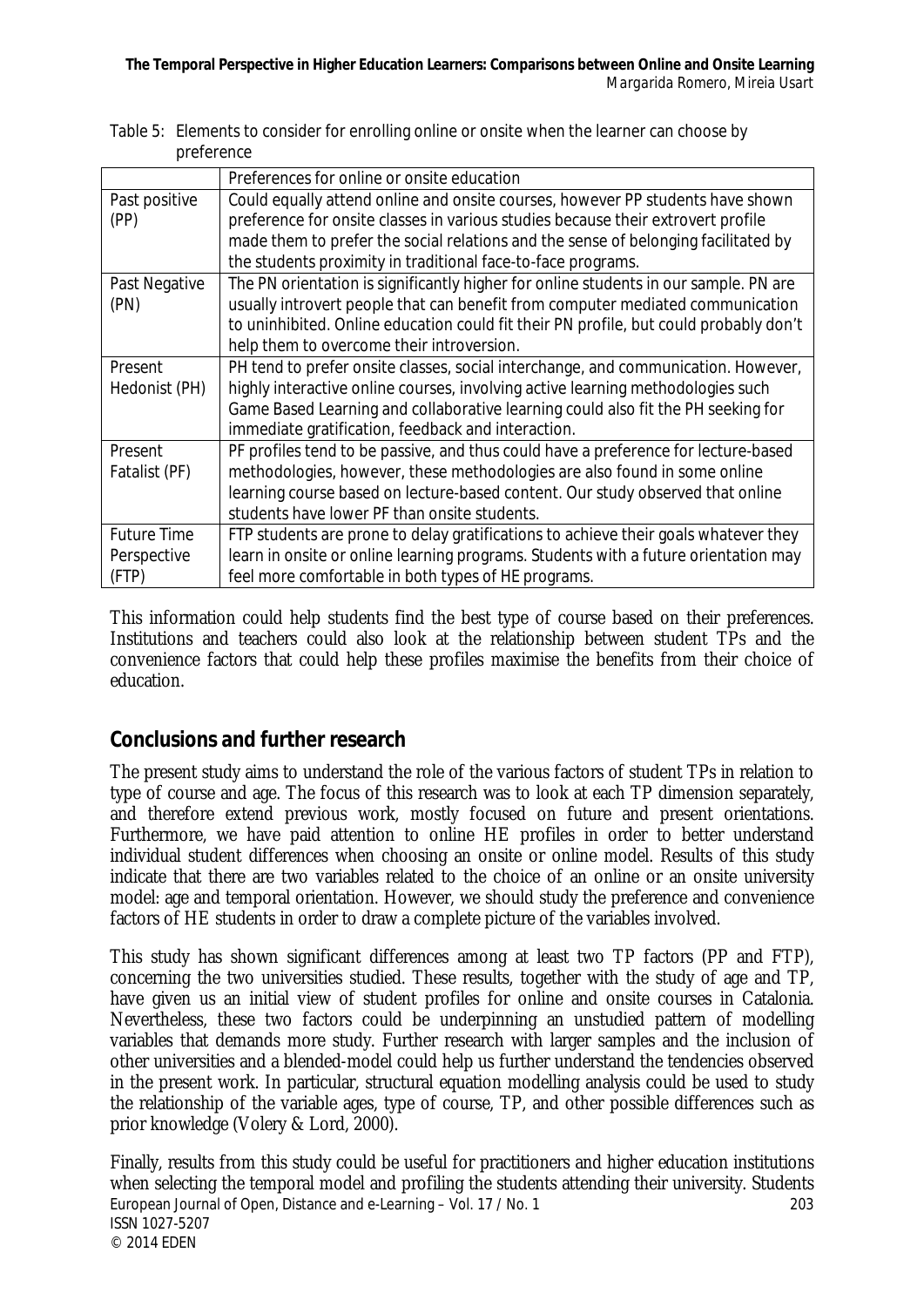with a high PF factor should know in advance the constraints and demands of an online model before deciding to enrol. Older students with a part-time or full-time job and family should be informed of the difficulties posed by onsite models in adapting to their pace of study (Carnoy et al., 2012) and so help them make choices with all the available information.

#### **References**

- 1. Altbach, P.; Reisberg, L. and Rumbley, L. (2009). *Trends in global higher education: Tracking an academic revolution.* Chestnut Hill, MA: Boston College Center for International Higher Education.
- 2. Artino, A.R. (2010). Internet and Higher Education Online or face-to-face learning? Exploring the personal factors that predict students' choice of instructional format. In *The Internet and Higher Education, 13(4),* (pp. 272–276).
- 3. Bates, A.T. (2004). *Technology, e-learning and distance education.* Routledge.
- 4. Bishop, M.J.; Hyclak, T. and Yerk-Zwicki, S. (2007). The clipper project: Lessons learned teaching an online economics course. In *Journal of Computing in Higher Education, 18(2),* (pp. 99– 120).
- 5. Boeren, E.; Nicaise, I.; Baert, H. (2010). Theoretical models of participation in adult education: The need for an integrated model. In *International journal of lifelong education, 29(1),* (pp. 45-61).
- 6. Bonk, C.J. (2009). *The world is open: How web technology is revolutionizing education.* Jossey-Bass
- 7. Bosato, G. (2001). Time *perspective, academic motivation, and procrastination.* Master's thesis. San Jose State University.
- 8. Carnoy, M.; Jarillo B.; Castano-Munoz, J.; Duart, J.M.; Sancho-Vinuesa, T. (2012). Who attends and completes virtual universities: the case of the open University of Catalonia (UOC). In *Higher Education, 63,* (pp. 53–82).
- 9. Clay, M.; Rowland, S. and Packard, A. (2009). Improving undergraduate online retention through gated advisement and redundant communication. In *Journal of college student retention, 10(1),* (pp. 93-102).
- 10. Clayton, K.; Blumberg, F. and Auld, D.P. (2010). The relationship between motivation, learning strategies and choice of environment whether traditional or including an online component. In *British Journal of Educational Technology, 41(3),* (pp. 349–364).
- 11. Cocea, M. and Weibelzahl, S. (2011). Disengagement Detection in Online Learning: Validation Studies and Perspectives. In *IEEE transactions on learning technologies, 4(2),* (pp. 114- 124).
- 12. Collier, C. and Morse, F.K. (2002). Requiring independent learners to collaborate: Redesign of an online course. In *Journal of Interactive Online Learning, 1(1),* (pp. 1-9).
- 13. Concannon, F.; Flynn, A. and Campbell, M.(2005). What campus-based students think about the quality and benefits of e-learning. In *British Journal of Educational Technology, 36(3),* (pp. 501– 512).
- 14. Costa, P. and McCrae, R. (1992). *NEO personality inventory-revised (NEO PI-R).* Odessa, FA: Psychological Assessment Resources.
- 15. Cuthrell, K. and Lyon, A. (2007). Instructional strategies: What do online students prefer? In *MERLOT Journal of Online Learning and Teaching, 4,* (pp. 357-362).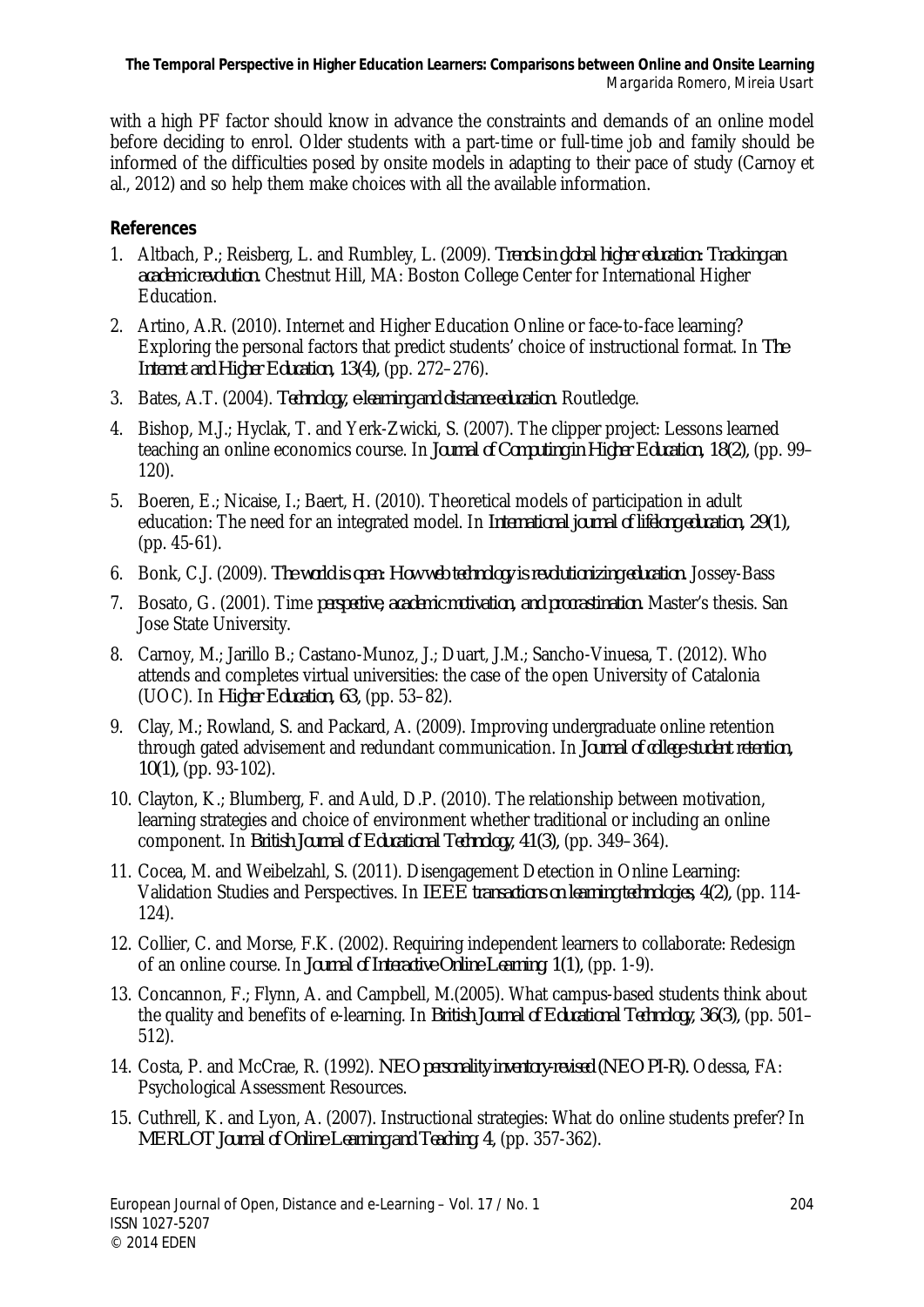- 16. Dabbagh, N. (2005). Pedagogical models for E-Learning: A theory-based design framework. In *International Journal of Technology in Teaching and Learning, 1(1),* (pp. 25-44).
- 17. Daugherty, M. and Funke, B.L. (2007). University faculty and student perceptions of webbased instruction. In *The Journal of Distance Education, 13(1),* (pp. 21–39). Retrieved from http://www.jofde.ca/index.php/jde/article/viewArticle/134
- 18. de Bilde, J.; Vansteenkiste, M. and Lens, W. (2011). Understanding the association between future time perspective and self-regulated learning through the lens of self-determination theory. In *Learning and Instruction, 21(3),* (pp. 332-344).
- 19. de Volder, M.L. and Lens, W. (1982). Academic Achievement and Future Time Perspective as a Cognitive-Motivational Concept. In *Journal of Personality and Social Psychology, 42(3),* (pp. 566-571).
- 20. Deal III, W. (2002). Distance Learning: Teaching technology online. In *The Technology Teacher, 61,* (pp. 21-26).
- 21. Delfino, M.; Manca, S.; Persico, D.; Sarti, L. (2004). Online Learning: Attitudes, Expectations and Prejudices of Adult Novices. In *Proceedings of the IASTED Web Based Education Conference,* Innsbruck, Austria, (pp. 31-36).
- 22. Diaz, D. (2002). As distance education comes of age, the challenge is keeping the students. In *Chronicle of Higher Education,* (p. A39).
- 23. Diaz, D.P. and Cartnal, R.B. (1999). Students' Learning Styles in Two Classes and Equivalent On-Campus. In *College teaching, 47(4),* (pp. 130-135).
- 24. Díaz-Morales, J. F. (2006). Estructura factorial y fiabilidad del Inventario de Perspectiva Temporal de Zimbardo. In *Psicothema, 18(3),* (pp. 565-571).
- 25. Eren, A. (2009). Exploring the effects of changes in future time perspective and perceived instrumentality on graded performance. In *Electronic Journal of Educational Research, 19(7),* (pp. 1217-1248).
- 26. Evans, T.N. (2009). *An investigative study of factors that influence the retention rates in online programs at selected state, state-affiliated, and private universities.* PhD Dissertation. UMI Number: 3388741. ProQuest.
- 27. Favretto, G.; Caramia, G. and Guardini, M. (2005). E-learning measurement of the learning differences between traditional lessons and online lessons. In *European Journal of Open, Distance and e-Learning, 8(2).* Available online at: http://www.eurodl.org/index.php?p=archives&year=2005&halfyear=2&article=187
- 28. Fillion, G.; Limayem, M.; Laferrière, T. and Robert, M. (2007). Integrating ICT into higher education: a study of onsite vs. online students. In *Academy of Educational Leadership Journal, 11(2).*
- 29. Fischer, G.; Rohde, M. and Wulf, W. (2007). Community-based learning: The core competency of residential, research-based universities. In *Computer-Supported Collaborative Learning, 2,* (pp. 9–40).
- 30. Fourez, M. (2009). *Impoverished students' perspectives of time.* ProQuest Dissertations and Theses.
- 31. Gallagher, J.G. (2007). Online Learning: Strategy or Sophistry? In *European Journal of Open, Distance and E-Learning, 10(1).* Available online at: http://www.eurodl.org/index.php?p=archives&year=2007&halfyear=1&article=257
- 32. Gibbs, G. (2003). The future of student retention in open and distance learning. In *The future of open and distance learning,* (pp. 37-48).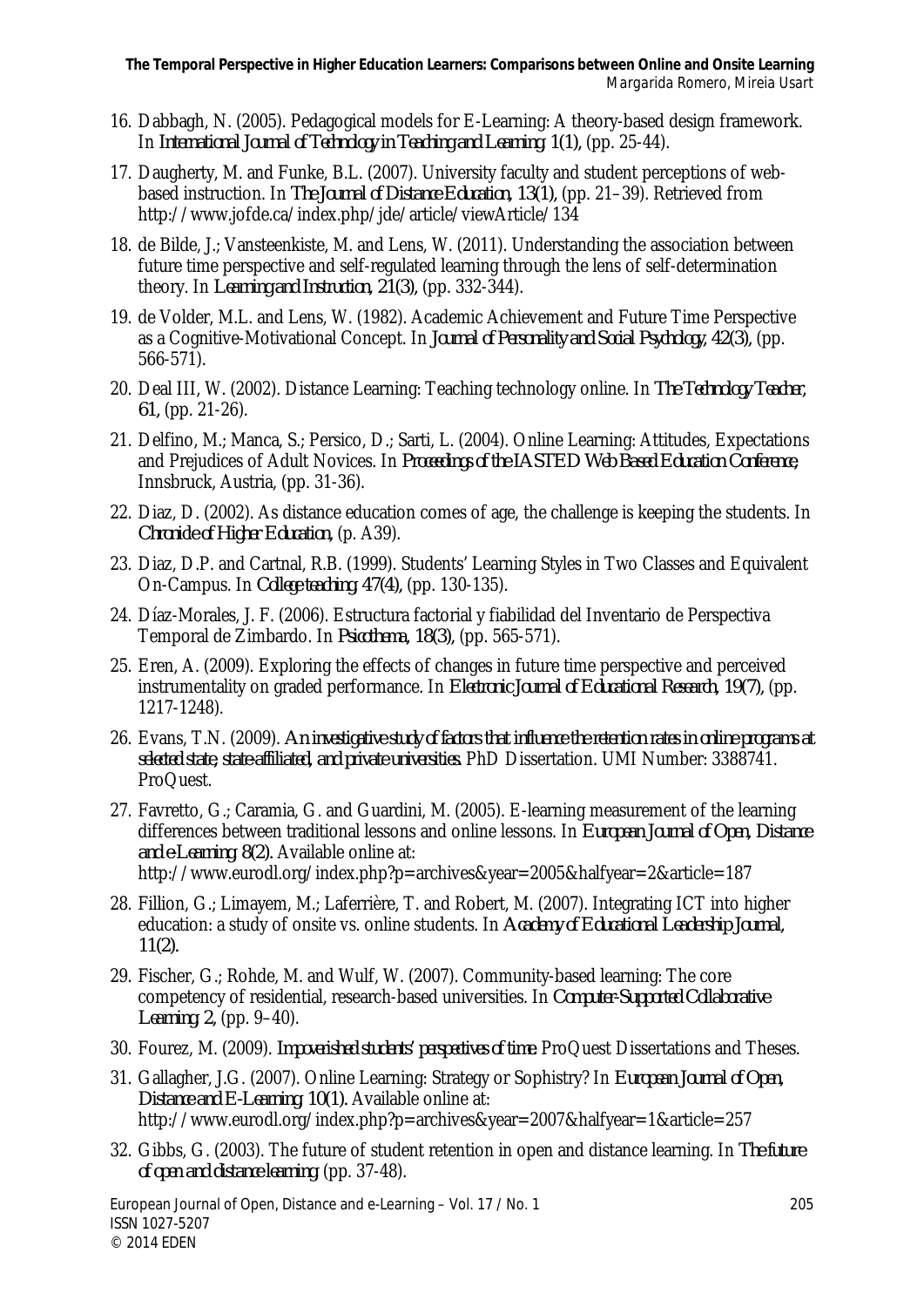- 33. Gilbert, N. (2001). *Researching Social Life.* SAGE.
- 34. Glenn, M. and D'Agostino, D. (2008). *The Future of Higher Education: How Technology Will Shape Learning.* New Media Consortium, 2008, October 1. ERIC Document Reproduction Service No. ED505103. Retrieved February 19, 2014, from ERIC database.
- 35. Glover, L. and Lewis, V. (2012). Student preference online versus traditional courses. In *The Global eLearning Journal, 1(3),* (pp. 1–28).
- 36. Green, K.C. (1996). The coming ubiquity of information technology. In *Change: The Magazine of Higher Learning, 28(2),* (pp. 24-28).
- 37. Halsne, A.M. and Gatta, L.A. (2002). Online versus Traditionally-Delivered Instruction: A Descriptive Study of Learner Characteristics in a Community College Setting. In *Online Journal of Distance Learning Administration, 5(1),* (p. 1).
- 38. Harrington, R. and Loffredo, D.A. (2010). MBTI personality type and other factors that relate to preference for online versus face-to-face instruction. In *The Internet and Higher Education, 13,* (pp. 89-95).
- 39. Hiltz, S.R.; Coppola, N.; Rotter, N.; Toroff, M.; Benbunan-Fich, R. (2000). Measuring the Importance of Collaborative Learning for the Effectiveness of ALN: A Multi-Measure. In J. Bourne (ed.), *Online Education: Learning effectiveness and faculty satisfaction: Volume 1.* (p. 101-119). Needham, MA.: Sloan-C.
- 40. Horstmanshof, L. and Zimitat, C. (2007). Future time orientation predicts academic engagement among first-year university students. In *British Journal of Educational Psychology, 77(3),* (pp. 703-718).
- 41. Hu, S.; Katherine, L. and Kuh, G.D. (2011). Student typologies in higher education. In *New Directions for Institutional Research,* (pp. 5–15)
- 42. Jacobs, J. and King, R.B. (2002). Age and college completion: A life-history analysis of women aged 15–44. In *Sociology of Education, 75,* (pp. 211–230).
- 43. Karber, D. (2003). Comparisons and contrasts in traditional versus online teaching in management. In *Higher Education in Europe, 26,* (pp. 533-536).
- 44. Kell, C. (2006). Undergraduates' learning profile development: what is happening to the men? In *Medical Teacher, 28(1),* (pp. 16–24).
- 45. Kim, T.; Welch, S.M.; Nam, S. (2012). Examining Graduate Students' Perceptions of and Preferences for Online Courses. In proceedings of *Academic and Business Research Institute, International Conference – Las Vegas 2012,* October 4 - 6, 2012. Available online at: http://www.aabri.com/LV2012Manuscripts/LV12065.pdf
- 46. Koons, K. (2012). *New study – students prefer online college classes to traditional classes.*
- 47. Lee, Y.; Choi, J. and Kim, T. (2012). Discriminating factors between completers of and dropouts from online learning courses. In *British Journal of Educational Technology, 44(2),* (pp. 328-337). doi:10.1111/j.1467-8535.2012.01306.x
- 48. Leidner, D.E. and Jarvenpaa, S.L. (1995). The use of information technology to enhance management school education: a theoretical view. In *MIS Quarterly, 19(3),* (pp. 265-91).
- 49. Lens, W.; Simons, J. and Dewitte, S. (2001). *Student motivation and self-regulation as a function of future time perspective and perceived instrumentality Motivation in learning contexts: Theoretical advances and methodological implications,* (pp. 233-248), Pergamon: New York.
- European Journal of Open, Distance and e-Learning Vol. 17 / No. 1 206 50. MacGregor, C.J. (2000). Does personality matter? A comparison of student experiences in traditional and online classrooms. In *Dissertation Abstracts International, 61,* 1696A.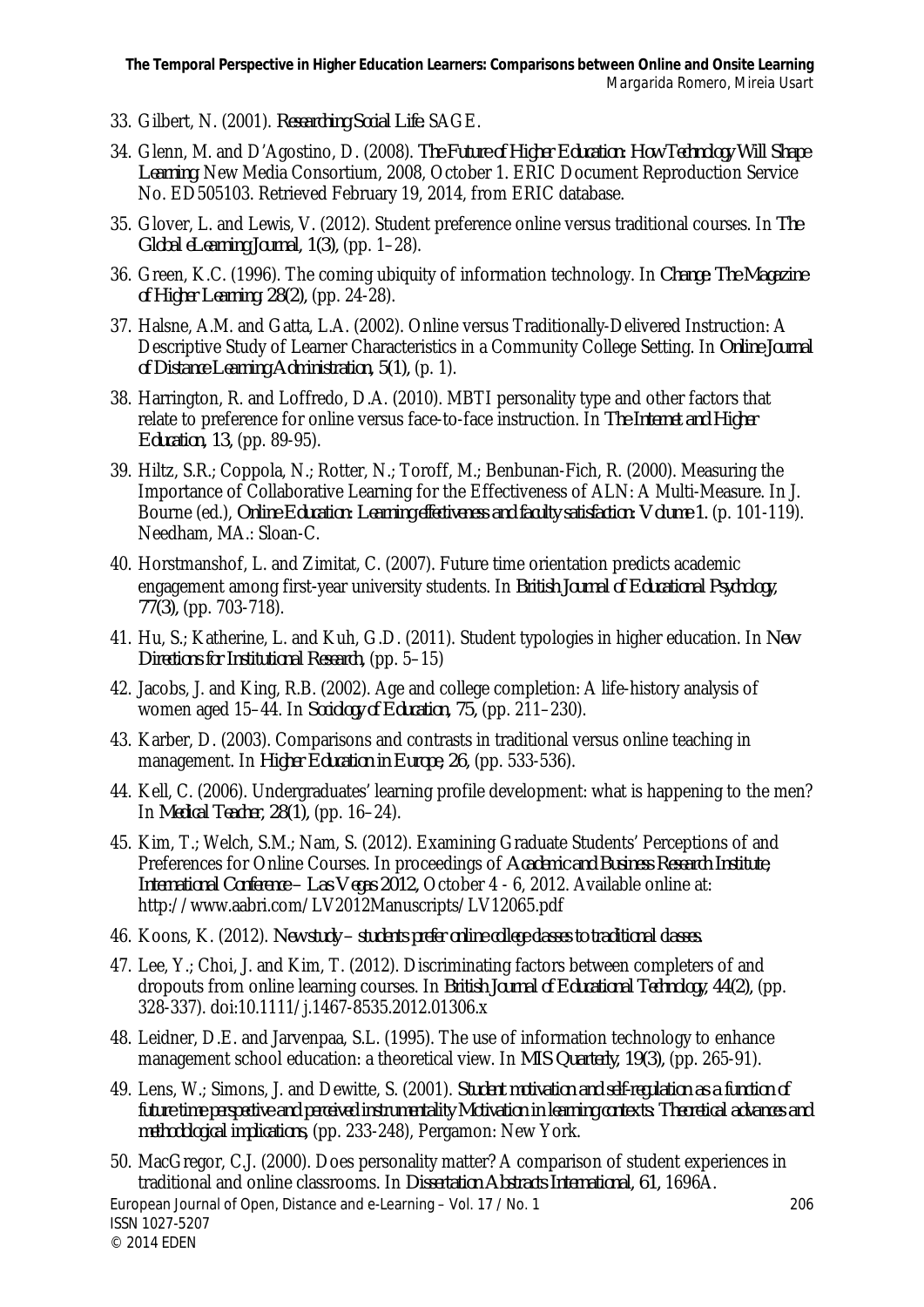- 51. Malka, A. and Covington, M. V. (2005). Perceiving school performance as instrumental to future attainment: effects on graded performance. In *Contemporary Educational Psychology, 30(1),*  (pp. 60-80).
- 52. Mello, Z.R. and Worrell, F.C. (2006). The Relationship of Time Perspective to Age, Gender, and Academic Achievement among Academically Talented Adolescents. In *Journal for the Education of the Gifted, 29(3),* (pp. 271-289).
- 53. Miller, R.B. and Brickman, S.J. (2004). A model of future-oriented motivation and selfregulation: effects of time perspective on student motivation. In *Educational Psychology Review, 16(1),* (pp. 9-33).
- 54. Mortagy, Y. and Boghikian-Whitby, S. (2010). A longitudinal comparative study of student perceptions in online education. In *Interdisciplinary Journal of E-Learning and Learning Objects, 6(1),* (pp. 23-44).
- 55. Northrup, P. (2002). Online learners' preferences for interaction. In *The Quarterly Review of Distance Education, 3(2),* (pp. 219–226).
- 56. Oppedisano, V. (2011). The (adverse) effects of expanding higher education: Evidence from Italy. In *Economics of Education Review, 30(12).*
- 57. Paechter, M. and Maier, B. (2010). Online or face-to-face? Students' experiences and preferences in e-learning. In *The Internet and Higher Education, 13(4),* (pp. 292–297).
- 58. Palloff, R.M. and Pratt, K. (2003). *The virtual student: A profile and guide to working with online learners.* Jossey-Bass.
- 59. Paunescu, M. (2013). Students' Attitudes towards Technology-Enabled Learning: A Change in Learning Patterns? The Case of a Master's Course in Political Science. In *European Journal of Open and Distance e-Learning, 16(1).* Available online at: http://www.eurodl.org/index.php?p=archives&year=2013&halfyear=1&article=554
- 60. Peetsma, T.T.D. (2000). Future time perspective as a predictor of school investment. In *Scandinavian Journal of Educational Research, 44(2),* (pp. 177-192).
- 61. Pérez-Cereijo, M.V. (2006). Attitude as Predictor of Success in Online Training. In *International Journal on E-Learning, 5(4),* (pp. 623-639).
- 62. Robai, A.P. and Jordan, H.M. (2004). Blended Learning and Sense of Community: A Comparative Analysis with Traditional and Fully Online Graduate Courses. In *International Review of Research in Open and Distance Learning, 5(2).*
- 63. Romero, M. and Usart, M. (2012). Game Based Learning Time-on-Task and Learning Performance According to the Students' Temporal Perspective. In *Proceedings of the 6th European Conference on Games Based Learning,* (pp. 4–5).
- 64. Romero, M. and Barberà, E. (2013). Identificación de las dificultades de regulación del tiempo de los estudiantes universitarios en formación a distancia. RED. In *Revista de Educación a Distancia, 38.*
- 65. Sangrà, A. (2001). *La calidad en las experiencias virtuales de educación superior, Actas de la conferencia internacional sobre educación, formación y nuevas tecnologías,* (pp. 614-625).
- 66. Sangrà, A. (2002). A New Learning Model for the Information and Knowledge Society: The case of the Universitat Oberta de Catalunya (UOC). In *The international review of Research in Open and Distance Learning, 2(2),* (pp. 1-8).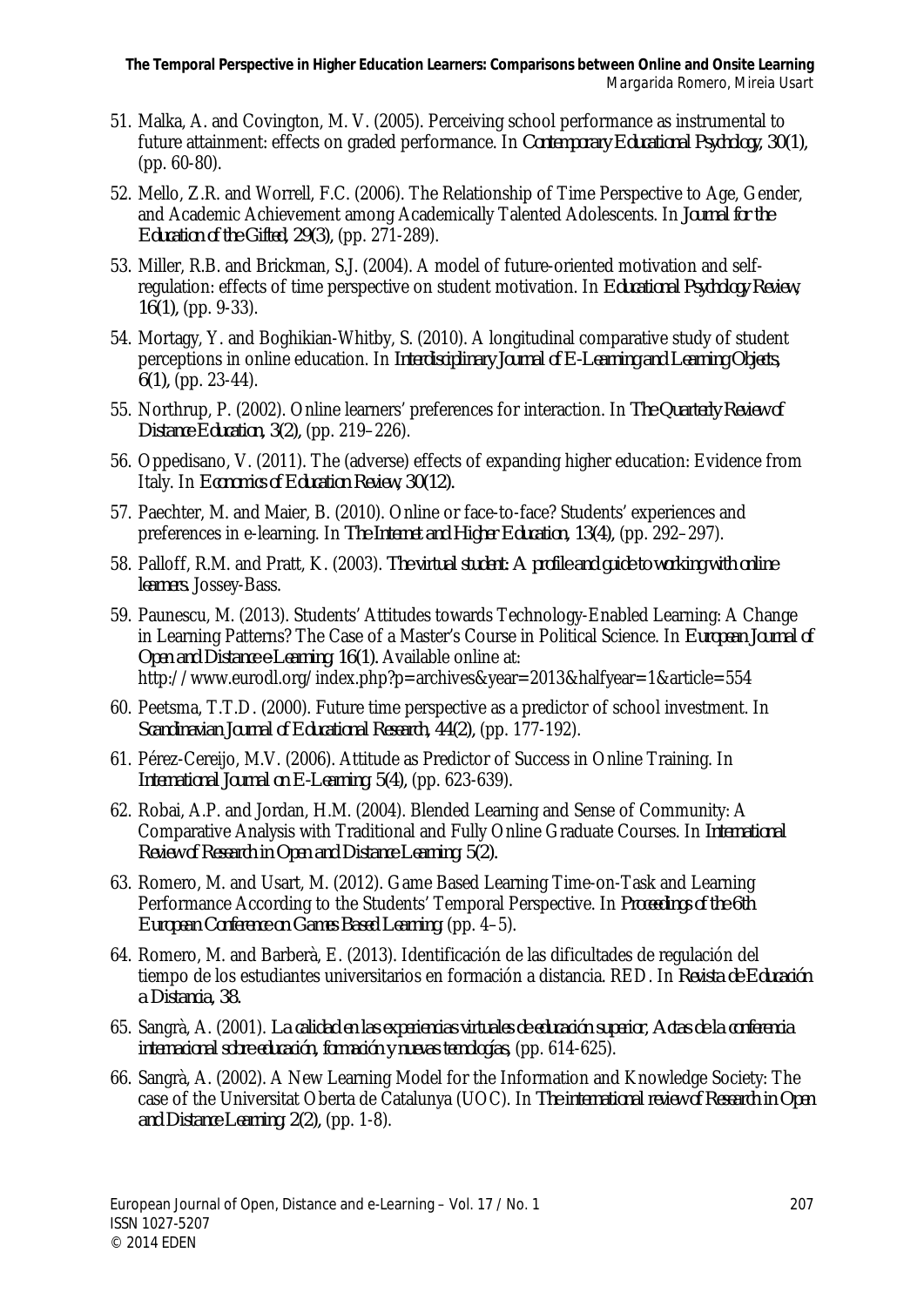- 67. Schmidt J.T. and Werner C.H. (2007). Designing Online Instruction for Success: Future Oriented Motivation and Self-Regulation. In *The Electronic Journal of e-learning, 5(1),* (pp. 69 - 78).
- 68. Siemens, G. and Matheos, K. (2012). Systemic changes in higher education. In *Education, 16(1).*
- 69. Simons, J.; Vansteenkiste, M.; Lens, W. and Lacante, M. (2004). Placing motivation and future time perspective theory in a temporal perspective. In *Educational Psychology Review, 16(2),* (pp. 121-139).
- 70. Sullivan, P. (2001). Gender differences and the online classroom: Male and female college students evaluate their experiences. In *Community College Journal of Research &Practice, 25(10),* (pp. 805-818).
- 71. Sursock, A. and Smidtt, H. (2010). *Trends 2010: A decade of change in European Higher Education.*  European University Association. ISBN: 9789078997177.
- 72. Swan, K.; Shea, P.; Fredericksen, E.; Pickett, A.; Pelz, W.; Maher, G. et al. (2000). Building knowledge building communities: Consistency, contact and communication in the virtual classroom. In *Journal of Educational Computing Research, 23(4),* (pp. 359–383).
- 73. Taniguchi, H. and Kaufman, G. (2005). Degree completion among nontraditional college students. In *Social Science Quarterly, 86(4),* (pp. 912–927).
- 74. Thomas, E. and Quinn, J. (2007). *First generation entry into higher education.* McGraw-Hill International.
- 75. Van der Veen, I. and Peetsma, T. (2011). Motivated for leisure in the future: A personcentred longitudinal study in the lowest level of secondary education. In *Learning and Individual Differences, 21(2),* (pp. 233-238).
- 76. Varela, O.E.; Cater, J.J. and Michel, N. (2012). Online learning in management education: an empirical study of the role of personality traits. In *Journal of Computing in Higher Education, 24(3),* (pp. 209–225).
- 77. Vermeulen, L. and Schmidt, H.G. (2008). Learning environments, learning process, academic outcomes and career success of university graduates. In *Studies in Higher Education, 33(4),* (pp. 431-451).
- 78. Volery, T. and Lord, D. (2000). Critical success factors in online education. In *International Journal of Educational Management, 14(5),* (pp. 216 – 223).
- 79. Wetterich, N.C. and Melo, M.R. (2007). Sociodemographic profile of undergraduate nursing students. In *Rev Latino-am Enfermagem, 15(3),* (pp. 404-410).
- 80. Yang, F.Y. and Tsai, C.C. (2008). Investigating university student preferences and beliefs about learning in the Web-based context. In *Computers & Education, 50(4),* (pp. 1284-1303).
- 81. Young, A. and Norgard, C. (2006). Assessing the quality of online courses from the students' perspective. In *The Internet and Higher Education, 9(2),* (pp. 107–115). doi:10.1016/j.iheduc.2006.03.001
- 82. Yukselturk, E.; Ozekes, S. and Türel, Y.K. (2014).Predicting Dropout Student: An Application of Data Mining Methods in an Online Education Program. In *European Journal of Open, Distance and E-Learning, 17(1).* Available online at: http://www.eurodl.org/index.php?p=current&article=616